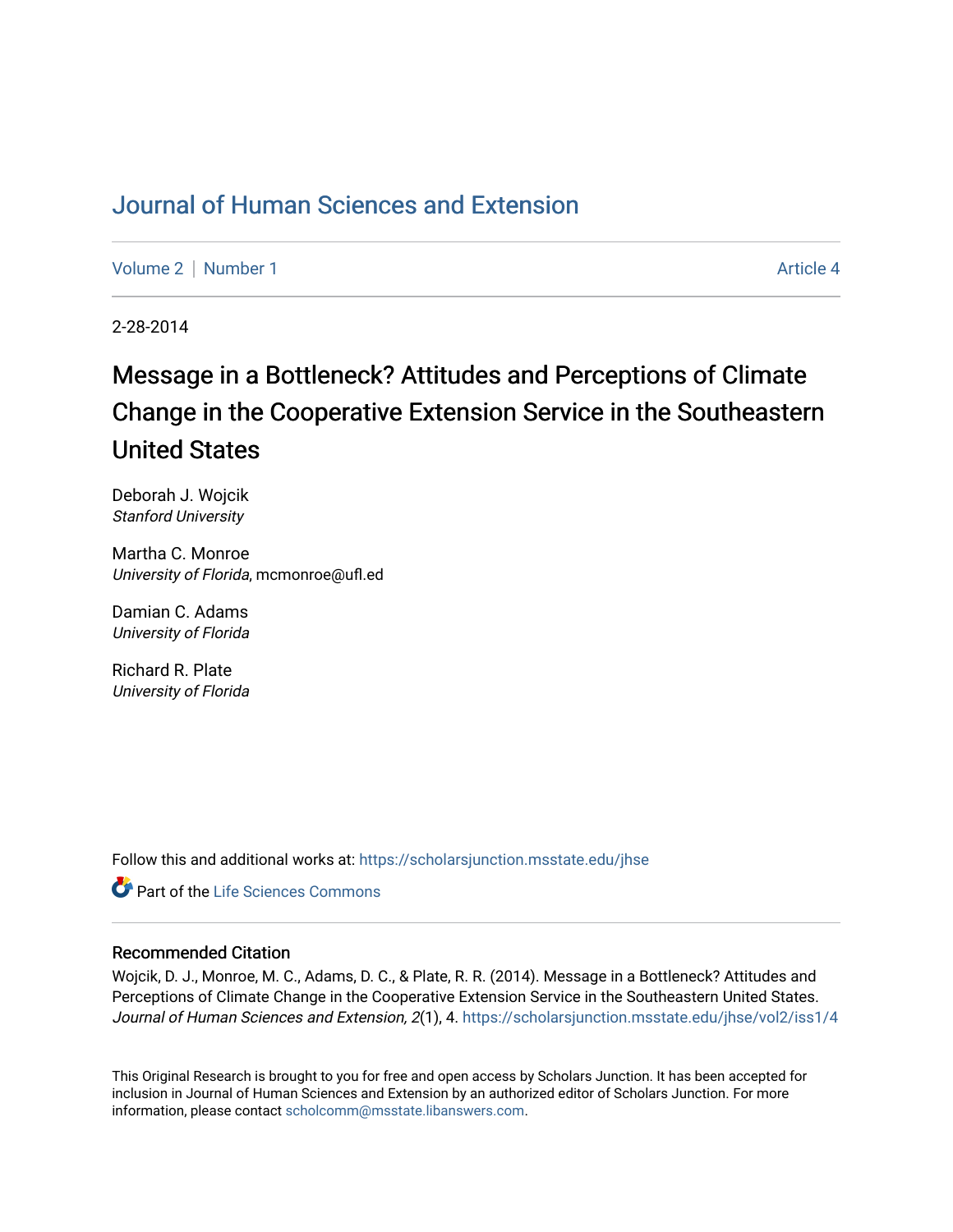## Message in a Bottleneck? Attitudes and Perceptions of Climate Change in the Cooperative Extension Service in the Southeastern United States

## Acknowledgments

We are grateful for the many collaborators that provided respondent contact information, contacted potential respondents, and conducted follow-up activities for this survey. This project was supported by the USDA RREA program in Florida and the Pine Integrated Network: Education, Mitigation, and Adaptation project (PINEMAP), a Coordinated Agriculture Project funded by the USDA National Institute of Food and Agriculture, Award #2011-68002-30185.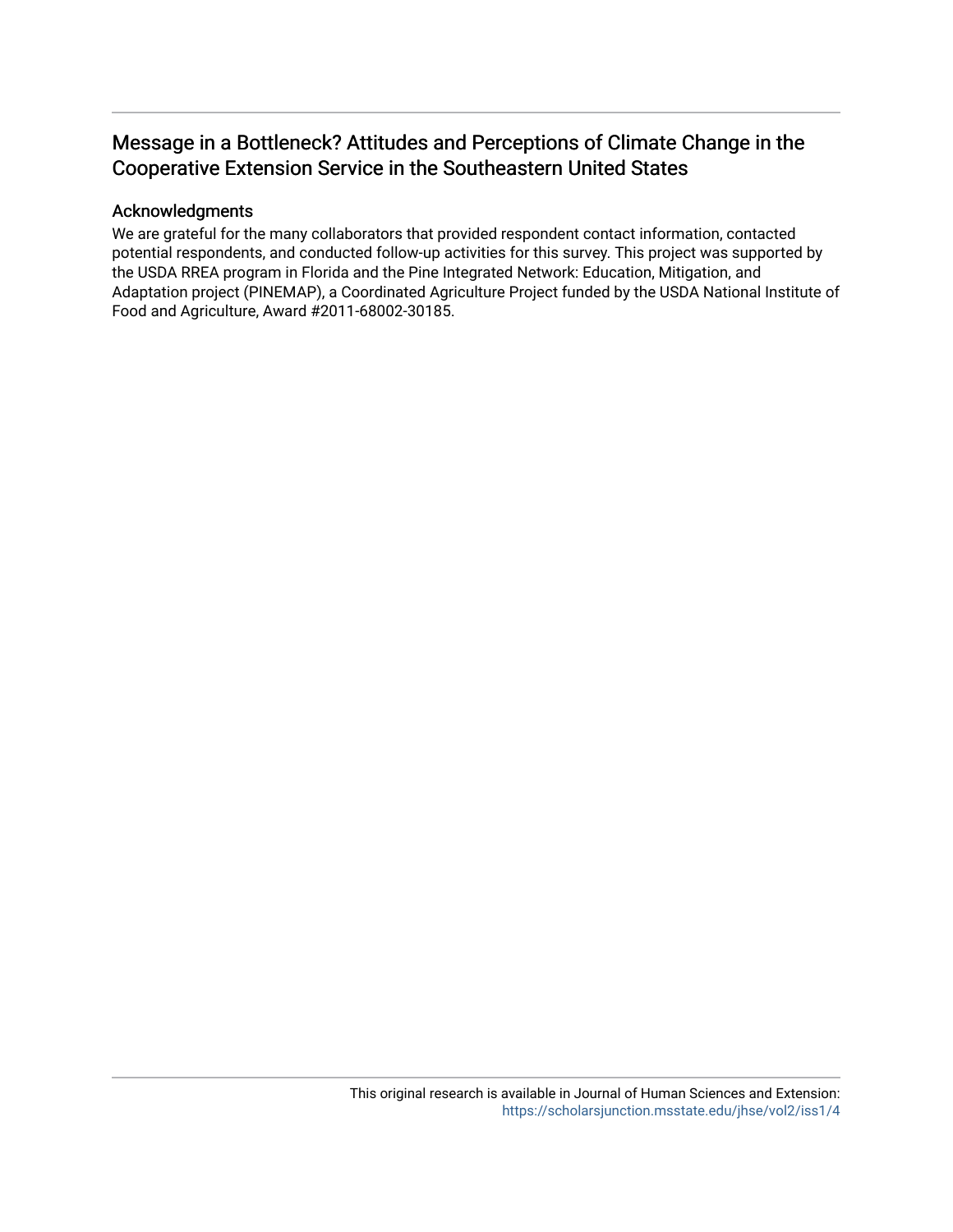# **Message in a Bottleneck? Attitudes and Perceptions of Climate Change in the Cooperative Extension Service in the Southeastern United States**

**Deborah J. Wojcik** *Stanford University* 

**Martha C. Monroe Damian C. Adams Richard R. Plate**  *University of Florida*

*This paper addresses factors affecting climate change perceptions and attitudes among Cooperative Extension professionals in the Southeastern United States. Extension serves as a critical link between climate researchers and stakeholders who have the capacity to directly affect climate change impacts through on-the-ground action. We used the Six Americas scale, developed by the Yale Project on Climate Change Communication and George Mason Center for Climate Change Communication, as the basis for a webbased survey of 2,758 Extension professionals in eight Southeastern states between August 2011 and March 2012. Given their role as science communicators, one might expect Extension professionals to be as concerned as climate scientists about potential climate changes. We found, however, that Extension professionals are similar to the general public and represent the full range of Six Americas categories. Factors correlated with Six Americas results included: gender, political leaning, education, state Extension program, Extension program area, role within Extension, and coastal/inland location. Our results suggest the importance of engaging Extension staff in a long-term professional development strategy that involves improved training and climate education, preparing Extension professionals to effectively communicate climate change information to farmers and forest landowners whose actions impact climate outcomes.*

*Keywords:* Extension, Six Americas, attitudes, climate change perceptions, Southeastern U.S.

### **Introduction**

Forests and farms are expected to be significantly affected by, and to be key factors in a U.S. response to, climate change. Forest lands have been identified as relatively low cost, high yield carbon sinks (Adams, Adams, Callaway, Chang, & McCarl, 1993; Adams, Alig,

Direct correspondence to Martha C. Monroe at mcmonroe@ufl.edu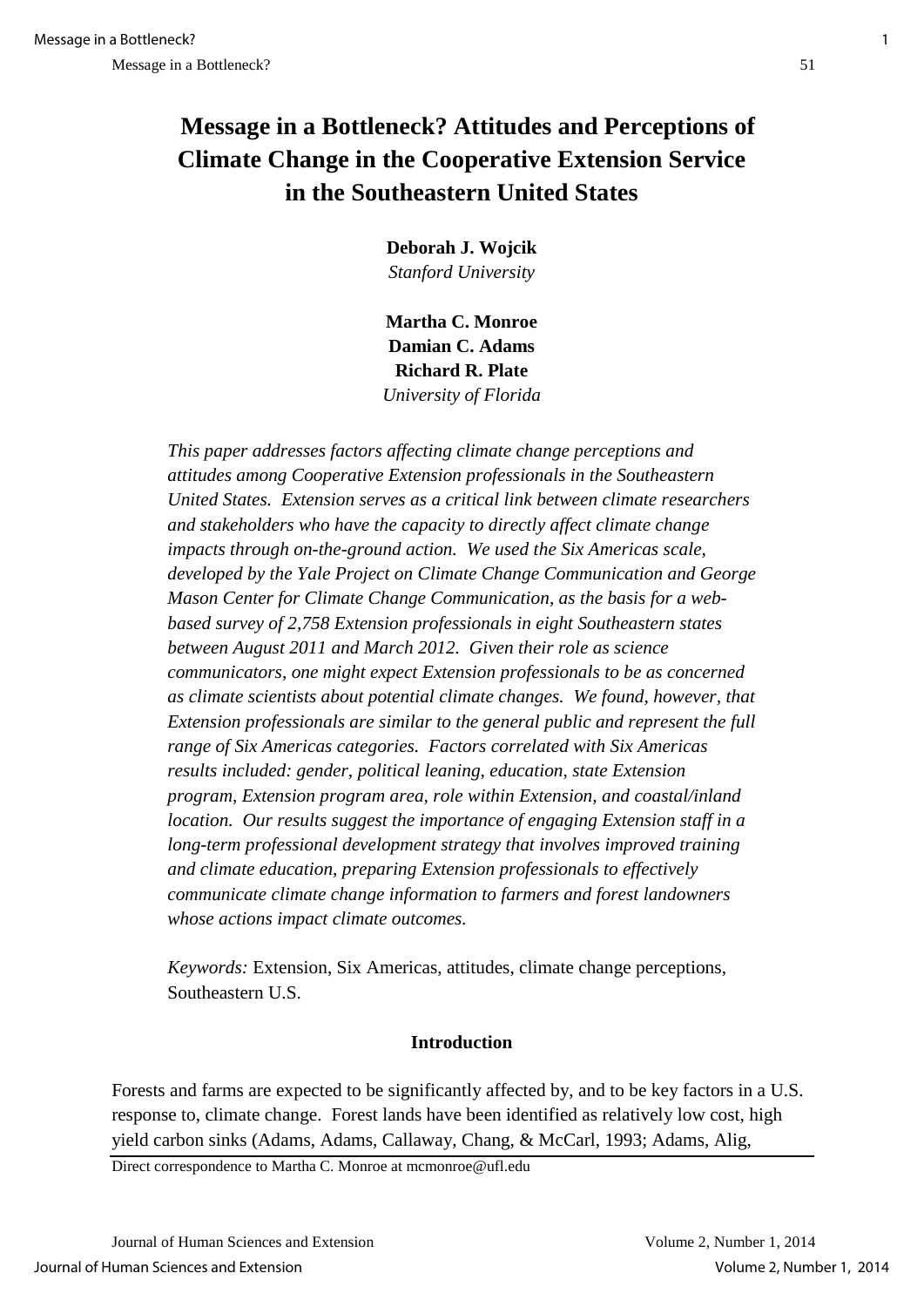McCarl, Callaway, & Winnett, 1999; Nunery & Keeton, 2010; van Kooten, Eagle, Manley, & Smolak, 2004) that can be managed to maximize carbon storage as well as other environmental benefits, such as soil erosion control, biomass production to replace fossil fuel use, and improved water quality and wildlife habitat (Richards, Sampson, & Brown, 2006). Under various scenarios of carbon pricing and carbon sequestration from agricultural and forested lands, forests are expected to contribute overwhelmingly to greenhouse gas mitigation (e.g., Lee, McCarl, Gillig, & Murray, 2006; Murray, 2004). This role of forests as a carbon sink is particularly important in the Southeastern United States, where forests comprise 60% of the total land area (Martin, 2010). Farms are heavy users of energy and other inputs that impact greenhouse gas emissions, and they are likely to experience significant impacts from climate change, including more extreme weather events, changing growing conditions, and increased pest outbreaks (Howden, Soussana, Tubiello, Chhetri, Dunlop, & Meinke, 2007). As a result, farmers may have a number of opportunities both to mitigate climate change and adapt to its impacts.

Although farmers and forest landowners could play a significant role in mitigating and adapting to global warming, their robust participation is far from certain (e.g., Dickinson, Stevens, Lindsay, & Kittredge, 2012; Markowski-Lindsay et al., 2011). They would need to be motivated to mitigate current impacts, adapt to changing conditions, explore strategies to overcome challenges, and share experiences; and if they perceive climate change as a risk, they would need to be willing to support important public policy and behavior changes (Leiserowitz, 2006). Therefore, disseminating meaningful, relevant information about climate change projections can play an important role in increasing the resilience and productivity of agriculture and forestry in the foreseeable future.

Despite mounting scientific evidence linking climate change with human activities (Intergovernmental Panel on Climate Change, 2007) and the ease of access to this information for urban Americans (Kellstedt, Zahran, & Vedlitz, 2008), public opinions and attitudes about climate change continue to vary greatly and have been inconsistent over time (Leiserowitz, Maibach, Roser-Renouf, Smith, & Hmielowski, 2011; Weber & Stern, 2011). Inherent variability in weather and the complex and long-term nature of climate forecasting have hampered public recognition of climate change as an existential concern (Hansen, Sato, & Ruedy, 2012). Confusion over climate change persists in the American public. This is perpetuated by those in the media who often frame the issue in extremes, as either a matter of scientific debate by climate change skeptics or of doomsday certainty by climate change believers (Boykoff & Boykoff, 2004; Moser, 2010; Moser & Dilling, 2007; Weber & Stern, 2011), creating formidable obstacles to the pursuit of meaningful and lasting education programs and policy changes that address climate risks.

Public awareness and education through media and schools have become important components of efforts to translate scientific findings into public knowledge and overcome these challenges. Tracking public opinion and understanding why it shifts (Bruelle, Carmichael, & Jenkins, 2012; McCright & Dunlap, 2011; McDonald, 2009; Smith, 2010), as well as exploring how to use mass media to reach the citizenry (Center for Research on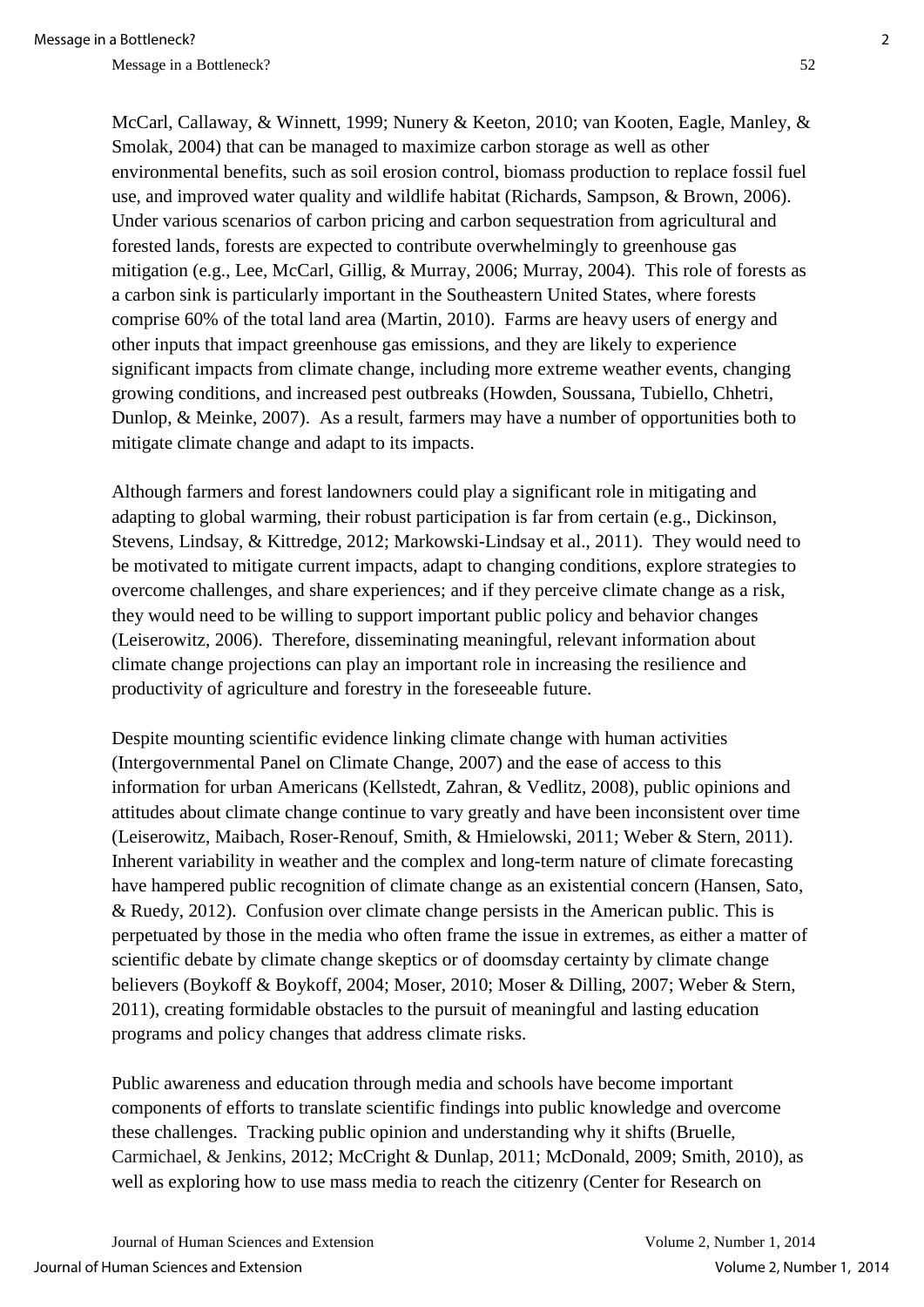Environmental Decisions, 2009; Pike, Doppelt, & Herr, 2010), are essential efforts contributing to the creation of effective programs that build support for actions that affect climate change in the United States (Moser, 2010). Reaching farmers and forest landowners across the region, however, requires a different approach—one involving the U.S. Cooperative Extension Service (Extension).

Described as "the world's most successful change agency" (Rogers, 1995, p. 357), Extension is arguably the most influential institution involved with educating farmers and forest landowners in the United States. The Extension Service was authorized by the Smith-Lever Act in 1914 and is a three-way partnership between the U.S. Department of Agriculture (USDA), state land-grant universities, and county governments. Initially, its mission was to "develop practical applications for research, and instruct and provide practical demonstrations of existing and improved agricultural technologies or practices" (USDA, 2012), but today Extension is involved with both rural and urban stakeholders on a number of issues (e.g., youth and community development, food safety, wildlife management, water conservation, horticulture).

Under the Extension umbrella, land-grant university faculty members who work at the state level are known as Extension specialists, and those assigned to provide programs in counties are Extension agents. Extension's success is partly credited to the practice of hiring county agents who are similar to and respected by their audiences (Rogers, 1995). Specialists and agents work closely with stakeholders and are highly responsive to the stakeholders' stated needs, identifying gaps in information and other resources, developing new communication and implementation strategies, and assisting in the development of relevant solutions using the best available science (Monroe & Hochmuth, 2007). For farmers and forest landowners, Extension programs offer guidance and support to increase productivity, protect natural resources, and access valuable markets.

Because of its effectiveness and role as a direct link between scientific research and stakeholders, Extension could be a key player in an overall strategy to influence forest landowners and farmers in the U.S. to mitigate and adapt to climate change. Given their responsibility for understanding and communicating science-based research findings to members of the public, we hypothesized that Extension professionals would be at least as concerned as climate scientists about climate change issues. The effects of climate change are projected to have far-reaching impacts over the next several decades (Intergovernmental Panel on Climate Change, 2007), and Extension agents working in many different program areas (e.g., coastal issues, community development, disaster preparedness) could inform and engage the public in community-based climate discussions and education programs. Research-driven management practices, which are developed by land-grant university researchers and Extension specialists, communicated to Extension agents through materials and training, and then shared with landowners by agents, have the potential to reduce greenhouse gas emissions; maximize carbon sequestration; establish new genetic varieties; reduce the impact of climate change on the productivity of agricultural and forest systems; and reduce the carbon, nitrogen, and water footprints as climate changes (Pine Integrated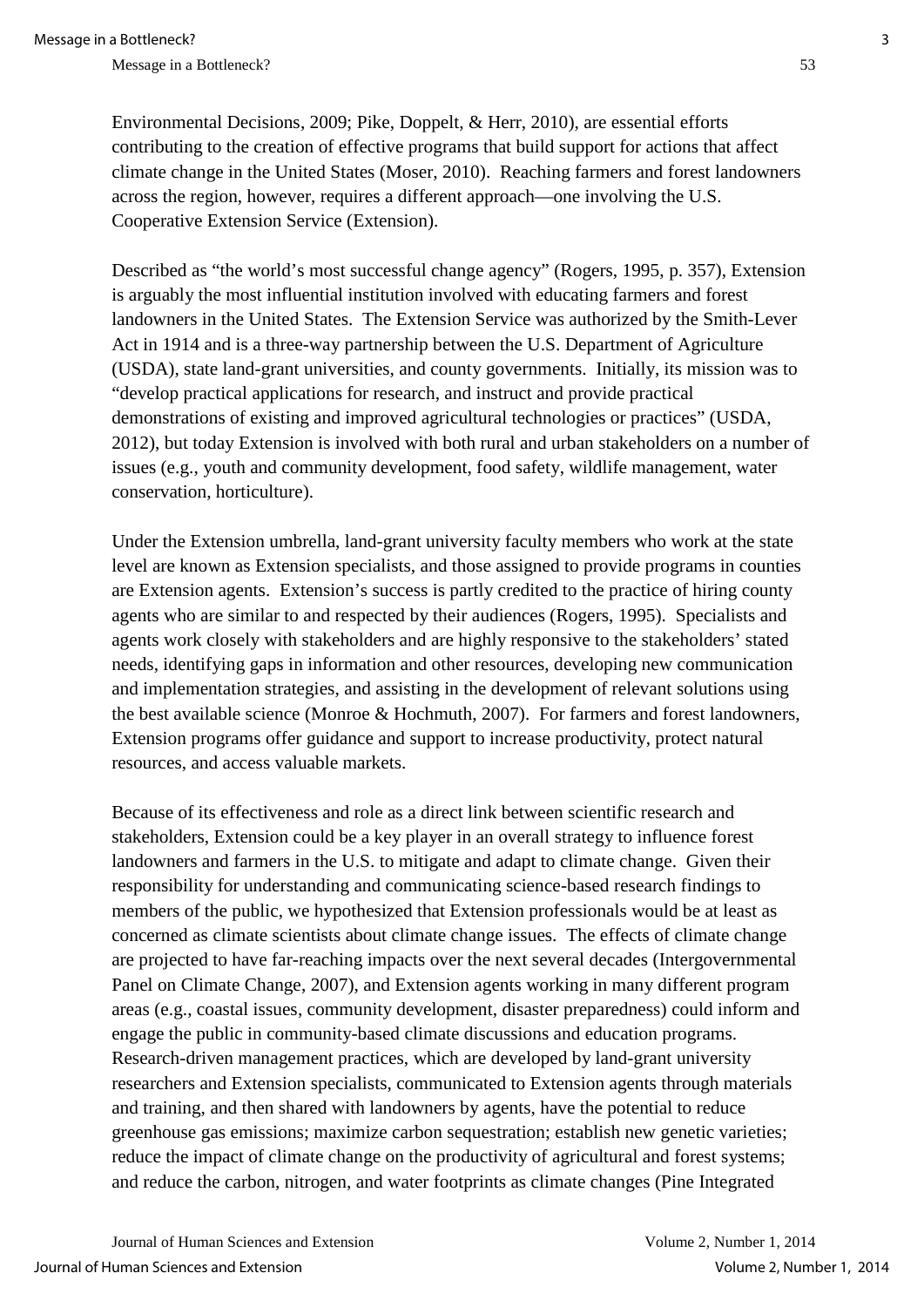Network: Education, Mitigation, and Adaptation Project, 2012). A number of federally funded regional initiatives have specific expectations for Extension contributions to disseminate climate research findings and work with key audiences, such as forest landowners, poultry farmers, livestock ranchers, and coastal municipalities. Essential to these projects is the development of training materials and communication strategies for Extension agents that effectively convey information, outline strategies for effective stakeholder engagement, and provide programming ideas to agents, who are then able to effectively involve target audiences.

Since the 1990s, a number of studies have sought to understand people's perceptions of and attitudes about climate change, climate variability, and global warming, and the factors that contribute to these views (e.g., Borick & Rabe, 2010; Brody, Zahran, Vedlitz, & Grover, 2008; Maibach, Leiserowitz, Roser-Renouf, & Mertz, 2011; Maibach, Roser-Renouf, & Leiserowitz, 2009; McCright & Dunlap, 2011; Weber & Stern, 2011). Because perceptions of risks like global warming tend to be more strongly linked with ideological than knowledge variables (Kellstedt et al., 2008; McCright & Dunlap, 2011; O'Connor, Bord, Yarnal, & Wiefek, 2002), how and by whom information is conveyed affects how recipients interpret the information. A large body of research has also demonstrated a close association between people's beliefs and their behaviors (Ajzen, 1991, 2005; Ajzen & Fishbein, 1980); people with more pro-environmental attitudes are more likely to take action to reduce greenhouse gas emissions, for example (O'Connor et al., 2002). Although views on climate change have been studied with respect to the general public, the views of Extension professionals on this issue have yet to be addressed.

The goal of this study was to assess the climate change attitudes and perceptions of Extension professionals in the Southeastern U.S. by classifying them according to their views on the issue, identifying factors that influence these classifications, and providing information to guide material development and support Extension programs focused on climate change. Insights from this study will help Extension leaders determine how to meet the challenges and needs for training and resources that will fully engage specialists and agents across the region, with the ultimate goal of addressing potential climate change adaptation and mitigation measures among Extension's audiences.

### **Survey and Statistical Methods**

## **Survey Development**

In 2011−2012, we developed, pre-tested, and implemented a survey assessing Extension professionals' attitudes and perceptions about global warming in eight Southeastern states. The survey enabled us to answer the questions: How do Extension professionals in the Southeastern U.S. perceive the issue of climate change? What factors (e.g., state, role in Extension, Extension program area, demographic characteristics) may affect Extension professionals' perceptions?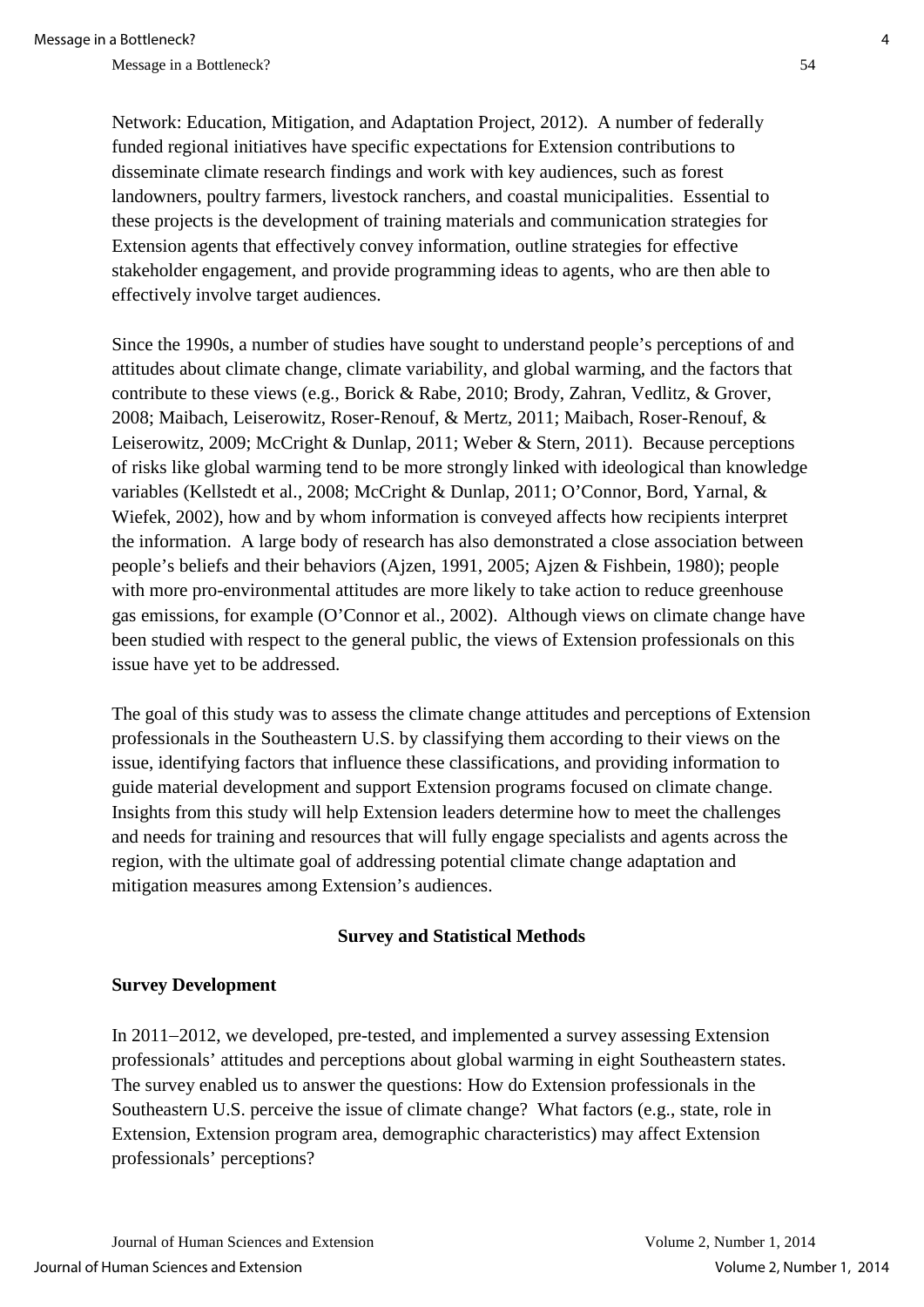To classify respondents by their views on global warming, we employed the 15-item "Six Americas" scale developed by Maibach, Leiserowitz, Roser-Renouf, Mertz, and Akerlof (2011), which reports 84% accuracy. It relies on audience segmentation analysis in a manner similar to approaches taken in marketing, public health, and political science to understand audiences and design effective communications campaigns (Maibach, Leiserowitz, Roser-Renouf, & Mertz, 2011). The scale allows researchers to characterize audiences based on their beliefs, behaviors, policy preferences, and issue engagement. Respondents are classified into six segments, or Six Americas, with different levels of belief, concern, and motivation related to global warming. These categories range from "Alarmed" and "Concerned" for respondents who are convinced about and engaged in global warming issues, to "Cautious" and "Disengaged" for respondents who are less certain and less likely to perceive global warming threats, to "Doubtful" and "Dismissive" for respondents who are unsure about global warming or are quite convinced that it is not happening.

Since the goal of our study was to help guide the development of Extension training materials and programs focused on climate change, we included questions to help understand the work and priorities of Extension professionals. In addition to the 15 questions of the Six Americas scale, we asked nine supplemental questions about global warming perceptions. Eight questions asked respondents to reflect upon the climate-related views of their target audiences. Nine questions addressed respondents' past experience and willingness to participate in climate-related Extension programs. We included a total of 15 questions about the demographic and professional characteristics of respondents. The survey included 56 questions and was designed to take less than 20 minutes to complete.

We developed, pre-tested  $(N = 32$  Extension professionals in five states), and revised the survey for online implementation with SurveyMonkey<sup>®</sup> in mid-2011. In keeping with the original Six Americas questions, we used the term "global warming" rather than another climate-related term. The literature suggests that although the terms can be interpreted in many ways, the term "global warming" is useful when trying to assess the range of perceptions and opinions around human-induced climate change (Akerlof & Maibach, 2011; Leiserowitz, Maibach, Roser-Renouf, & Smith, 2010; Villar & Krosnick, 2011; Whitmarsh, 2009).

## **Data Collection**

We worked with State Extension Directors in each state to obtain contact information for potential respondents, which included all personnel working with the Cooperative Extension Service, and followed the Tailored Design Method (Dillman, Smyth, & Christian, 2009) for survey implementation. This approach includes a suite of repeated, personalized interactions and follow-up messages addressed to potential respondents to boost response rates (Monroe & Adams, 2012). Given the politically charged nature of the survey topic, we asked administrators and project collaborators in each state to lend their names to survey communications. Administrators were also asked to send reminder messages to increase response rates.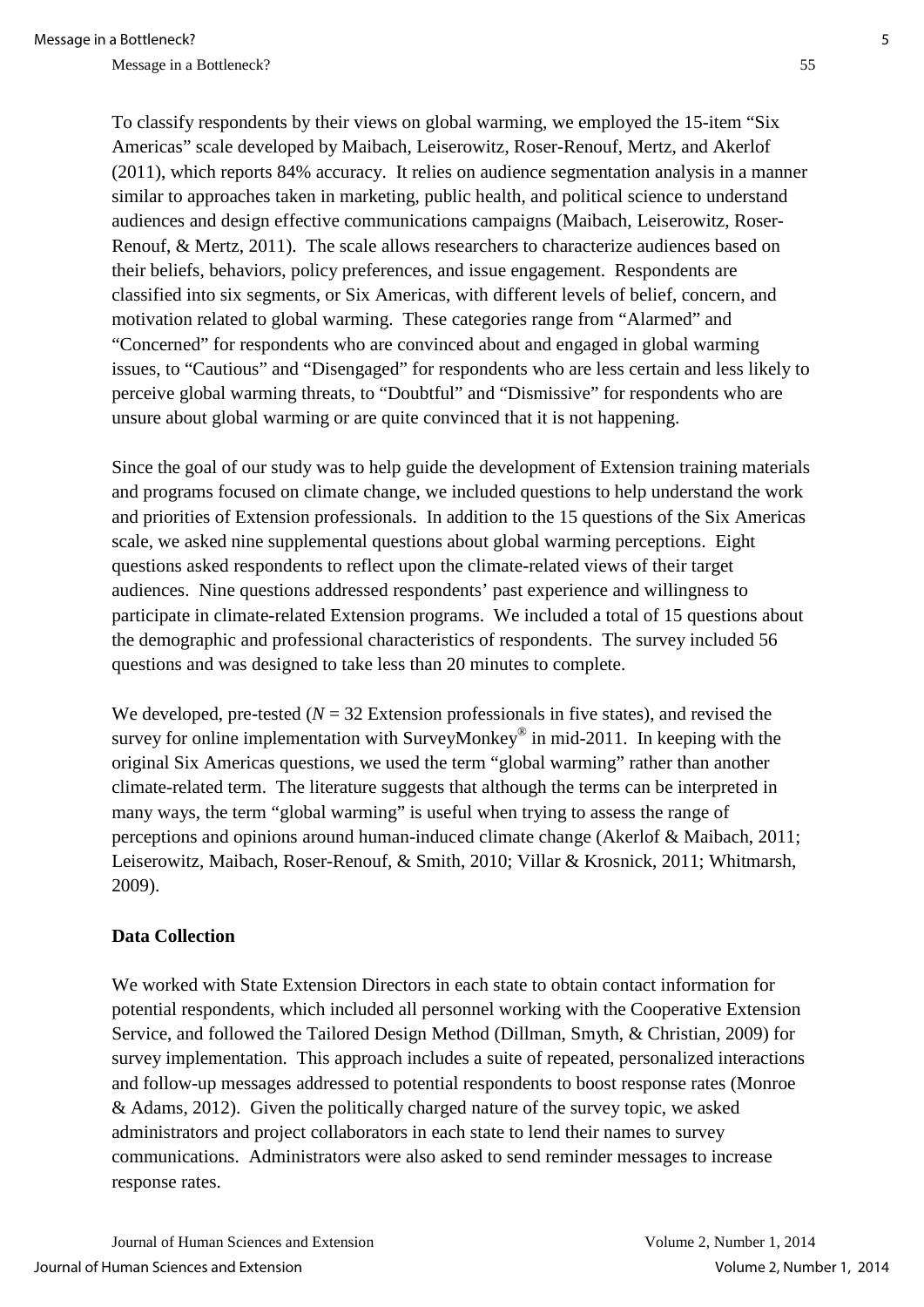Data were collected from August 2011 to March 2012 in Alabama, Florida, Georgia, Louisiana, Mississippi, North Carolina, Texas, and Virginia. We received 2,758 responses and achieved a 67% overall response rate. Follow-up interviews by email and phone with randomly selected non-respondents  $(N = 62)$  indicated no serious concerns with non-response bias.

## **Data Analysis**

Data were analyzed using the statistical software package SPSS version 20. Six Americas classifications were calculated for each respondent according to the 15-item syntax for audience segmentation analysis from the Six Americas Codebook (Maibach, Leiserowitz, Roser-Renouf, Mertz, & Akerlof, 2011). This protocol requires the creation of several composite variables and the replacement of a small number of missing item responses with mean values. Each state's respondents were treated as an independent group; replacements were done on a state-by-state basis. For the 41 survey questions added by the authors, we reviewed all "Other" responses and either coded them to appropriate existing categories or created new categories when warranted.

Responses from subgroups were compared using Pearson's chi-square test. When the expected frequency was less than five for more than one cell, we used Fisher's exact test to compare the subgroups (Agresti & Finlay, 1997). Categories were collapsed when subgroups were not significantly different at  $p < .05$  and when collapsing seemed logical based on the context of the categories. This process was repeated for several variables of interest (e.g., political views, Extension program area). Finalized categories listed in the results were also compared to each other using Pearson's chi-square test or Fisher's exact test. All *p*-values provided below refer to the significance yielded in those tests.

#### **Results**

Respondents were distributed almost equally by gender (49.4% women, 50.6% men). The age group with the greatest number of respondents was 51–60 (34.8%). Over 75% of respondents had obtained at least a Master's degree, an expectation typical for promotion among Extension agents. The largest proportion of respondents identified as conservative or very conservative in their political perspective (45.6%), followed by moderates (36.8%); only 15.7% of respondents self-identified as liberal or very liberal. More than half of respondents (56.3%) were Extension agents; other respondents were distributed among administrative, specialist, and support positions within the Extension Service. We included these respondents because administrative and support staff may also provide programs; 90.3% of all respondents indicated that they provide programs. Interestingly, there was no significant difference in the Six Americas classifications between those who do and those who do not provide programs.

Respondents mirrored the national pattern of Six Americas categories (Leiserowitz et al., 2012) (Figure 1).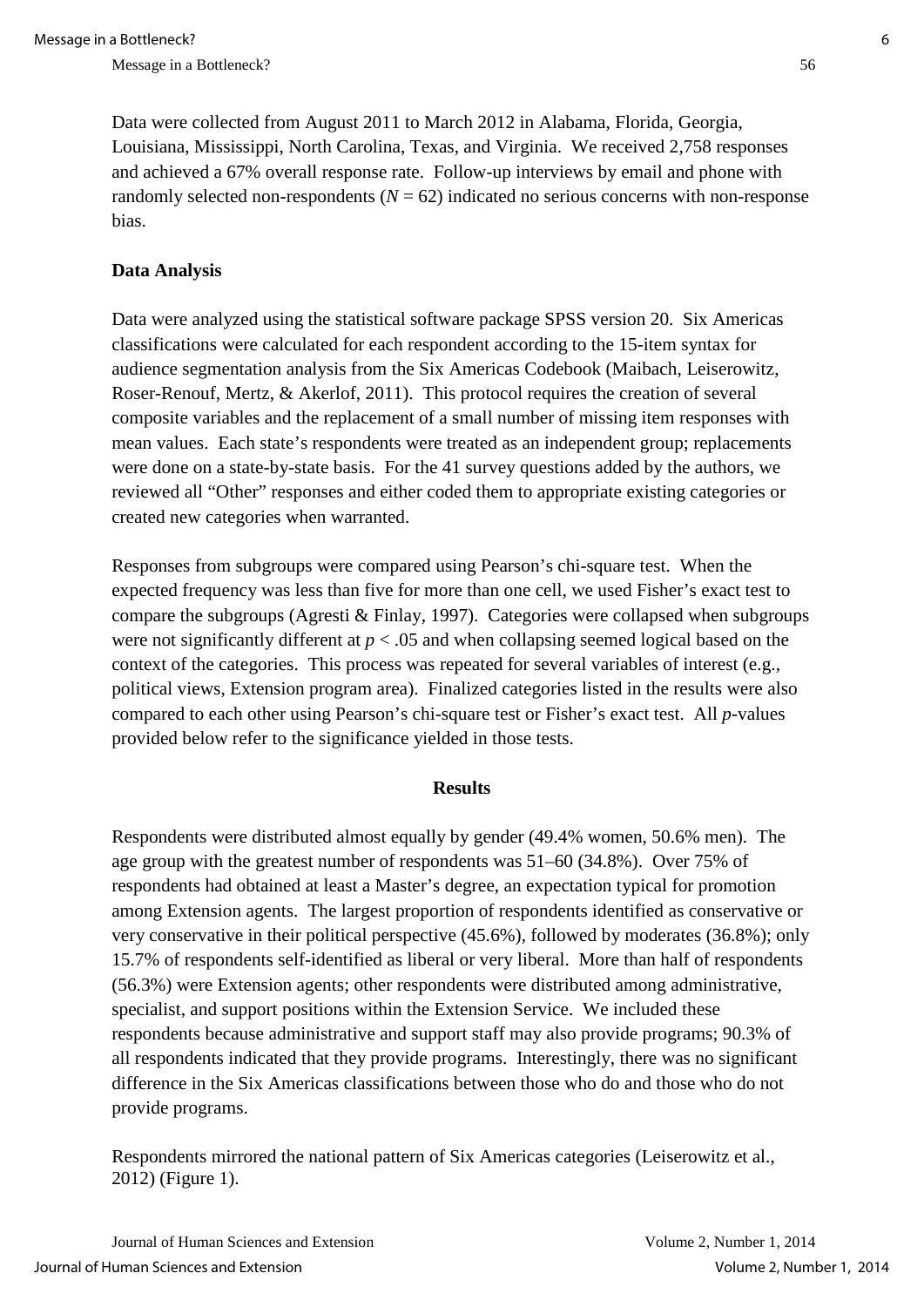

*Figure 1. Comparison of Six Americas Categories for U.S. Sample and Southeastern U.S. Extension Professionals* 

Note: U.S. sample fielded October 20 through November 16, 2012 (Leiserowitz, Maibach, Roser-Renouf, & Hmielowski, 2012). Southeast Extension sample size includes only those respondents who completed enough of the Six Americas questions to be included in these analyses, not the full  $N = 2,758$ .

Statistical tests indicated several demographic factors that were strongly correlated with the Six Americas categories among Extension respondents, including:

- **U.S. State** (Figure 2): Florida, Virginia, and North Carolina respondents were categorized as Concerned and Alarmed more often than respondents from Georgia or the states adjacent to the Gulf of Mexico. Respondents from Florida are significantly more likely to be Alarmed or Concerned than other states  $(p < .01)$ .
- **Gender** (Table 1): Women are more likely to be Concerned than men  $(p < .01)$ .
- **Political Leaning** (Table 1): Over 59% of "very conservative" respondents are either Dismissive or Doubtful; more than 80% of both "liberal" and "very liberal" respondents are Alarmed or Concerned. Respondents who fell into the "moderate" category leaned toward the Alarmed/Concerned end of the scale, with over 50% of moderates categorized as Alarmed or Concerned. The Six Americas distribution is significantly different when looking across all political categories  $(p < .05)$ .
- **Education** (Table 1): Those with education beyond a Master's degree are more likely to be more Alarmed and less Disengaged  $(p < .01)$ . Those with a Bachelor's or Master's degree are significantly more likely to be on the Dismissive/Doubtful end of the spectrum than those who have not earned a Bachelor's degree  $(p < .01)$ .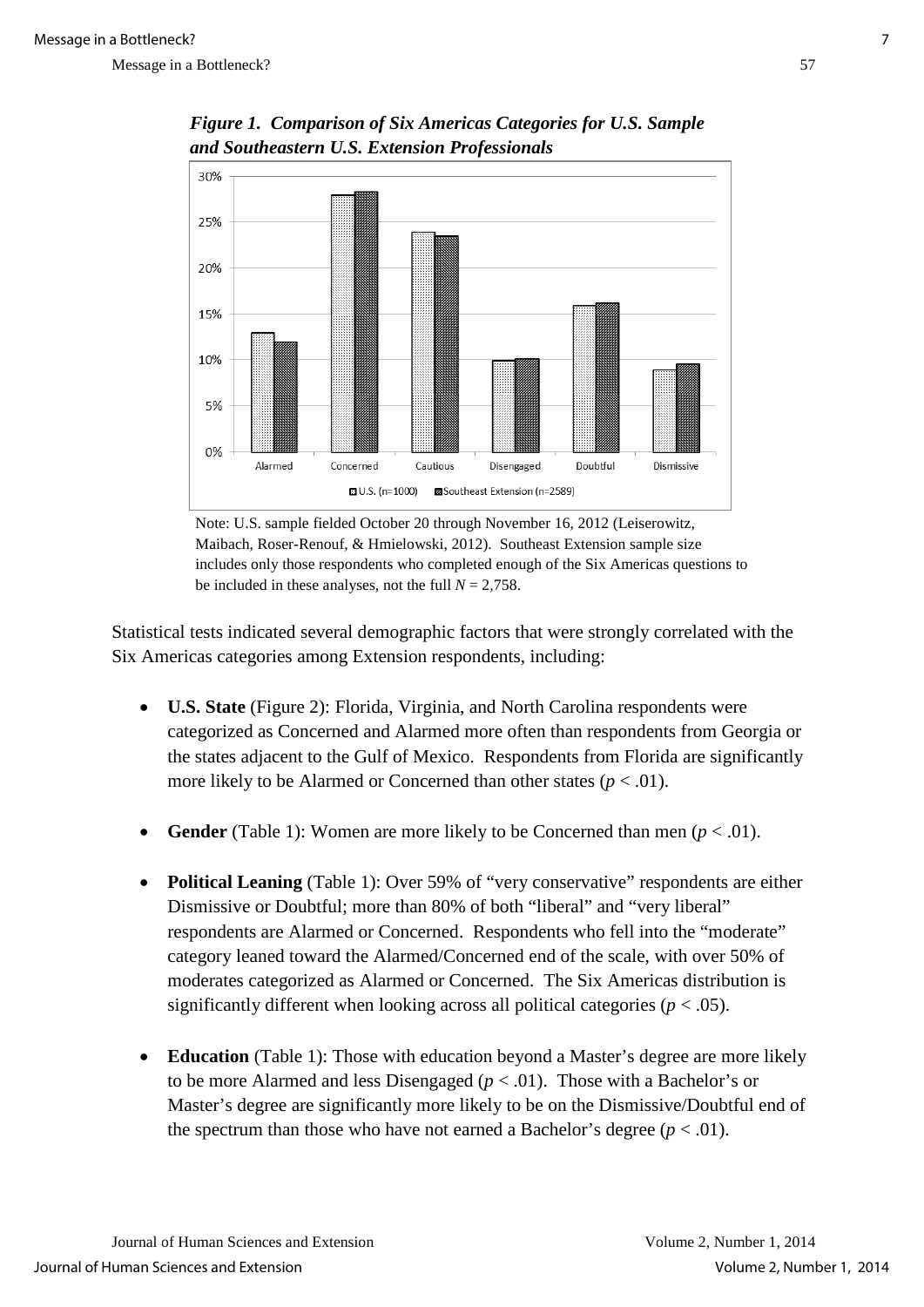

 *Figure 2. Comparison across Six Americas Categories by State*

Note: The line separates respondents who were at least somewhat concerned (Alarmed, Concerned, and Cautious) from those who are at least somewhat unconcerned (Disengaged, Doubtful, and Dismissive).  $MS = Mississippi$ ;  $TX = Texas$ ;  $AL = Alabama$ ;  $GA = Georgia$ ; LA = Louisiana; NC = North Carolina;  $VA = Virginia$ ; FL = Florida. The full sample of Southeastern U.S. Extension professionals is included for comparison.

In addition to the demographic characteristics of respondents, professional factors also correlate with Six Americas categories, including:

- **Program Area** (Figure 3): Extension professionals focused on agriculture tend to fall more toward the Dismissive end of the spectrum than professionals working in any other program area; those working on natural resource issues are most likely to be categorized as Alarmed  $(p < .01)$ .
- **Role in Extension** (Table 1): Extension agents tend to be less Alarmed and more Dismissive than specialists or programming personnel working in Extension (*p* < .05).
- **Coastal Connection** (Table 1): Among those who reported the county in which they work, respondents who work in coastal counties are more likely to be Alarmed or Concerned than those who work in inland counties ( $p < .01$ ) or serve both areas ( $p <$ .05).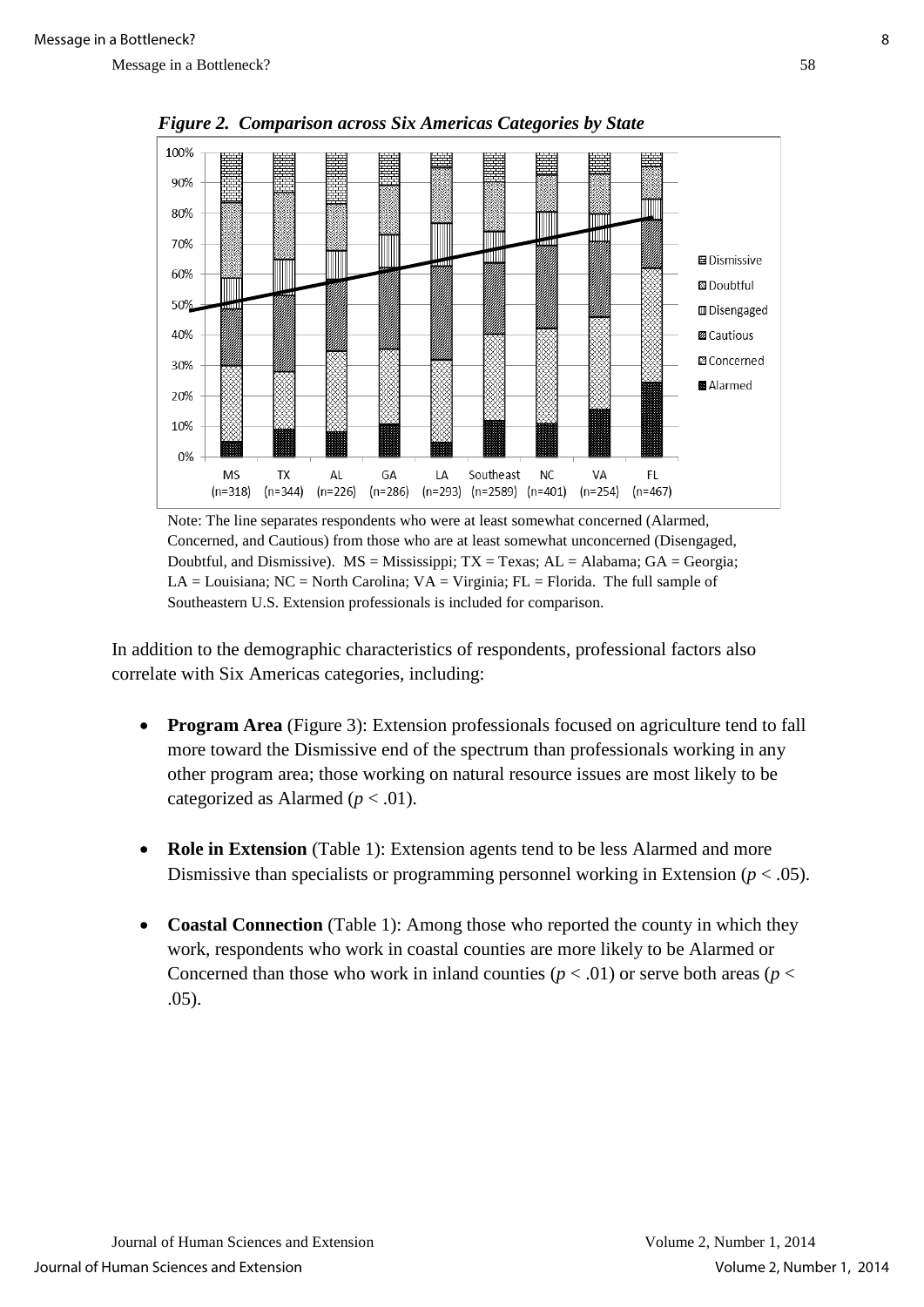| <b>Variable</b>          | <b>Total responses</b> |      | <b>Alarmed</b> |      | <b>Concerned</b> |      | <b>Cautious</b> |      | <b>Disengaged</b> |      | <b>Doubtful</b>                                                                                          |      | <b>Dismissive</b> |      |
|--------------------------|------------------------|------|----------------|------|------------------|------|-----------------|------|-------------------|------|----------------------------------------------------------------------------------------------------------|------|-------------------|------|
| Category                 |                        |      |                |      |                  |      |                 |      |                   |      | Number Percent Number Percent Number Percent Number Percent Number Percent Number Percent Number Percent |      |                   |      |
| Gender                   |                        |      |                |      |                  |      |                 |      |                   |      |                                                                                                          |      |                   |      |
| Female                   | 1,253                  | 49.4 | 174            | 13.9 | 439              | 35.0 | 291             | 23.2 | 143               | 11.4 | 144                                                                                                      | 11.5 | 62                | 4.9  |
| Male                     | 1,285                  | 50.6 | 132            | 10.3 | 285              | 22.2 | 310             | 24.1 | 109               | 8.5  | 269                                                                                                      | 20.9 | 180               | 14.0 |
| <b>Total</b>             | 2,538                  |      | 306            | 12.1 | 724              | 28.5 | 601             | 23.7 | 252               | 9.9  | 413                                                                                                      | 16.3 | 242               | 9.5  |
| <b>Self-Reported</b>     |                        |      |                |      |                  |      |                 |      |                   |      |                                                                                                          |      |                   |      |
| <b>Political Leaning</b> |                        |      |                |      |                  |      |                 |      |                   |      |                                                                                                          |      |                   |      |
| Very                     |                        |      |                |      |                  |      |                 |      |                   |      |                                                                                                          |      |                   |      |
| conservative             | 213                    | 8.8  | 8              | 3.8  | 27               | 12.7 | 35              | 16.4 | 16                | 7.5  | 63                                                                                                       | 29.6 | 64                | 30.0 |
| Conservative             | 921                    | 37.8 | 24             | 2.6  | 166              | 18.0 | 258             | 28.0 | 117               | 12.7 | 223                                                                                                      | 24.2 | 133               | 14.4 |
| Moderate                 | 915                    | 37.6 | 113            | 12.3 | 352              | 38.5 | 237             | 25.9 | 85                | 9.3  | 99                                                                                                       | 10.8 | 29                | 3.2  |
| Liberal                  | 332                    | 13.6 | 125            | 37.7 | 143              | 43.1 | 35              | 10.5 | 19                | 5.7  | 6                                                                                                        | 1.8  | $\overline{4}$    | 1.2  |
| Very liberal             | 53                     | 2.2  | 33             | 62.3 | 14               | 26.4 | 3               | 5.7  | $\boldsymbol{0}$  | 0.0  | $\mathbf{2}$                                                                                             | 3.8  | $\mathbf{1}$      | 1.9  |
| Total                    | 2,434                  |      | 303            | 12.4 | 702              | 28.6 | 568             | 23.5 | 237               | 10.0 | 393                                                                                                      | 16.1 | 231               | 9.5  |
| <b>Education Level</b>   |                        |      |                |      |                  |      |                 |      |                   |      |                                                                                                          |      |                   |      |
| Less than                |                        |      |                |      |                  |      |                 |      |                   |      |                                                                                                          |      |                   |      |
| Bachelor's               | 143                    | 5.6  | 13             | 9.1  | 53               | 37.1 | 34              | 23.8 | 25                | 17.5 | 13                                                                                                       | 9.1  | 5                 | 3.5  |
| Bachelor's or            |                        |      |                |      |                  |      |                 |      |                   |      |                                                                                                          |      |                   |      |
| Master's                 | 1,760                  | 69.1 | 171            | 9.7  | 463              | 26.3 | 445             | 25.3 | 193               | 11.0 | 304                                                                                                      | 17.3 | 184               | 10.5 |
| Beyond                   |                        |      |                |      |                  |      |                 |      |                   |      |                                                                                                          |      |                   |      |
| Master's                 | 644                    | 25.3 | 124            | 19.3 | 208              | 32.3 | 120             | 18.6 | 39                | 6.1  | 99                                                                                                       | 15.4 | 54                | 8.4  |
| <b>Total</b>             | 2,547                  |      | 308            | 12.1 | 724              | 28.4 | 599             | 23.5 | 257               | 10.1 | 416                                                                                                      | 16.3 | 243               | 9.5  |

*Table 1. Six America Results by Gender, Self-Reported Political Leaning, Education Level, Extension Role, and Geographic Focus of Extension Work (Coastal, Inland, Both)\**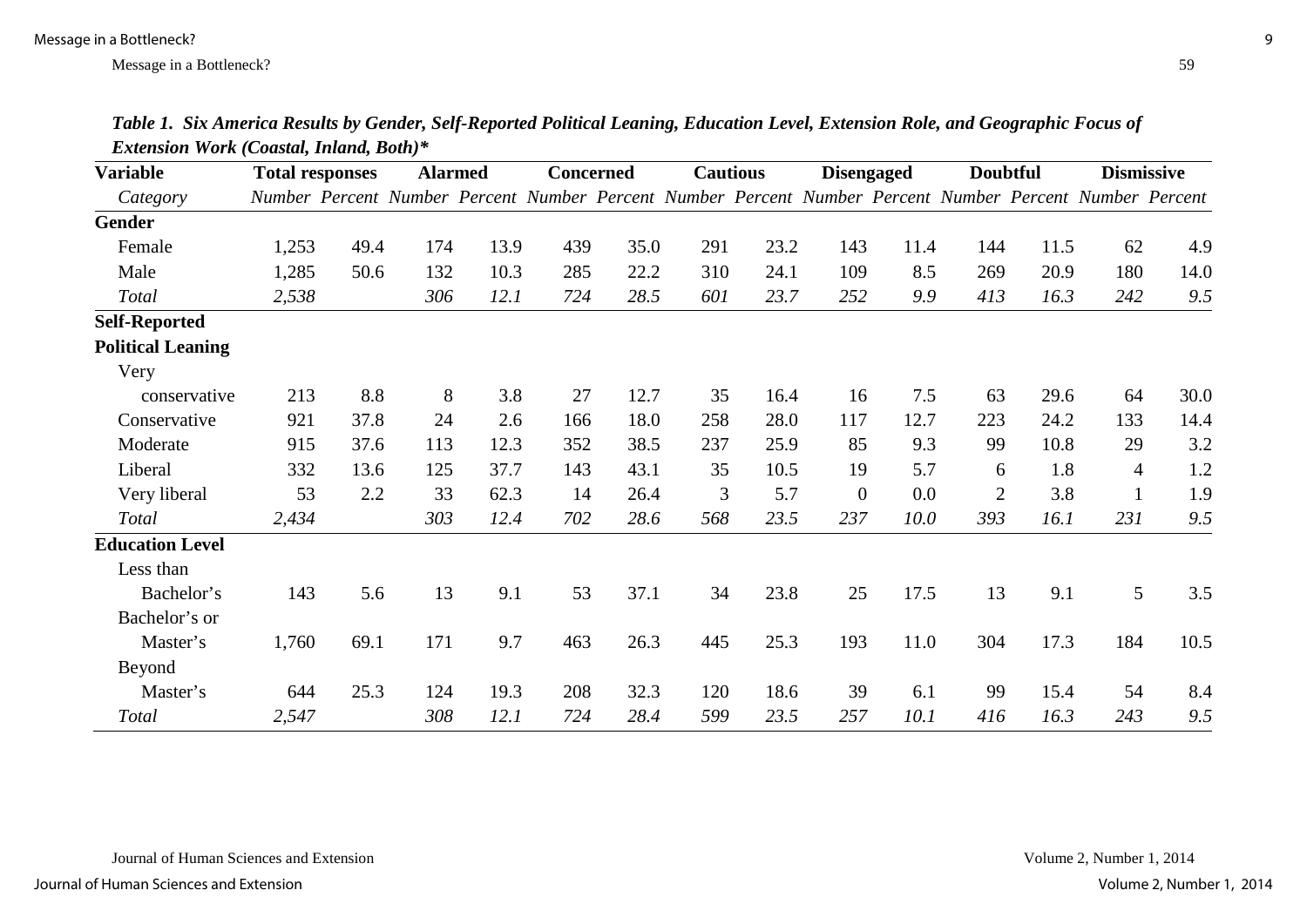| <b>Variable</b>          | <b>Total Responses</b> |      | <b>Alarmed</b> |      | <b>Concerned</b> |             | <b>Cautious</b> |      | <b>Disengaged</b>                                                                                        |         | <b>Doubtful</b> |      | <b>Dismissive</b> |      |
|--------------------------|------------------------|------|----------------|------|------------------|-------------|-----------------|------|----------------------------------------------------------------------------------------------------------|---------|-----------------|------|-------------------|------|
| Category                 |                        |      |                |      |                  |             |                 |      | Number Percent Number Percent Number Percent Number Percent Number Percent Number Percent Number Percent |         |                 |      |                   |      |
| <b>Role in Extension</b> |                        |      |                |      |                  |             |                 |      |                                                                                                          |         |                 |      |                   |      |
| Agent                    | 1,448                  | 61.0 | 138            | 9.5  | 382              | 26.4        | 351             | 24.2 | 159                                                                                                      | 11.0    | 269             | 18.6 | 149               | 10.3 |
| Faculty/                 |                        |      |                |      |                  |             |                 |      |                                                                                                          |         |                 |      |                   |      |
| Specialist               |                        |      |                |      |                  |             |                 |      |                                                                                                          |         |                 |      |                   |      |
| (progs)                  | 545                    | 23.0 | 93             | 17.1 | 166              | 30.5        | 104             | 19.1 | 41                                                                                                       | 7.5     | 82              | 15.0 | 59                | 10.8 |
| Admin                    | 165                    | 7.0  | 20             | 12.1 | 43               | 26.1        | 47              | 28.5 | 15                                                                                                       | 9.1     | 28              | 17.0 | 12                | 7.3  |
| Program/                 |                        |      |                |      |                  |             |                 |      |                                                                                                          |         |                 |      |                   |      |
| Support                  | 190                    | 8.0  | 22             | 11.6 | 66               | 34.7        | 45              | 23.7 | 24                                                                                                       | 12.6    | 20              | 10.5 | 13                | 6.8  |
| Faculty/                 |                        |      |                |      |                  |             |                 |      |                                                                                                          |         |                 |      |                   |      |
| Specialist               |                        |      |                |      |                  |             |                 |      |                                                                                                          |         |                 |      |                   |      |
| (no progs)               | 24                     | 1.0  | $\overline{7}$ | 29.2 | $\overline{7}$   | 29.2        | 5               | 20.8 | $\boldsymbol{0}$                                                                                         | $0.0\,$ | 3               | 12.5 | $\overline{2}$    | 8.3  |
| Total                    | 2,372                  |      | 280            | 11.8 | 664              | <i>28.0</i> | 552             | 23.3 | 239                                                                                                      | 10.1    | 402             | 16.9 | 235               | 9.9  |
| <b>Geographic Focus</b>  |                        |      |                |      |                  |             |                 |      |                                                                                                          |         |                 |      |                   |      |
| Coastal                  | 226                    | 15.2 | 47             | 20.8 | 91               | 40.3        | 45              | 19.9 | 15                                                                                                       | 6.6     | 17              | 7.5  | 11                | 4.9  |
| Inland                   | 982                    | 65.9 | 131            | 13.3 | 299              | 30.4        | 245             | 24.9 | 102                                                                                                      | 10.4    | 135             | 13.7 | 70                | 7.1  |
| <b>Both</b>              | 283                    | 19.0 | 50             | 17.7 | 93               | 32.9        | 46              | 16.3 | 23                                                                                                       | 8.1     | 44              | 15.5 | 27                | 9.5  |
| Total                    | 1,491                  |      | 228            | 15.3 | 483              | 32.4        | 336             | 22.5 | 140                                                                                                      | 9.4     | 196             | 13.1 | 108               | 7.2  |

*\* Row percentages calculated for each response option (e.g., percent of "Alarmed" female respondents)*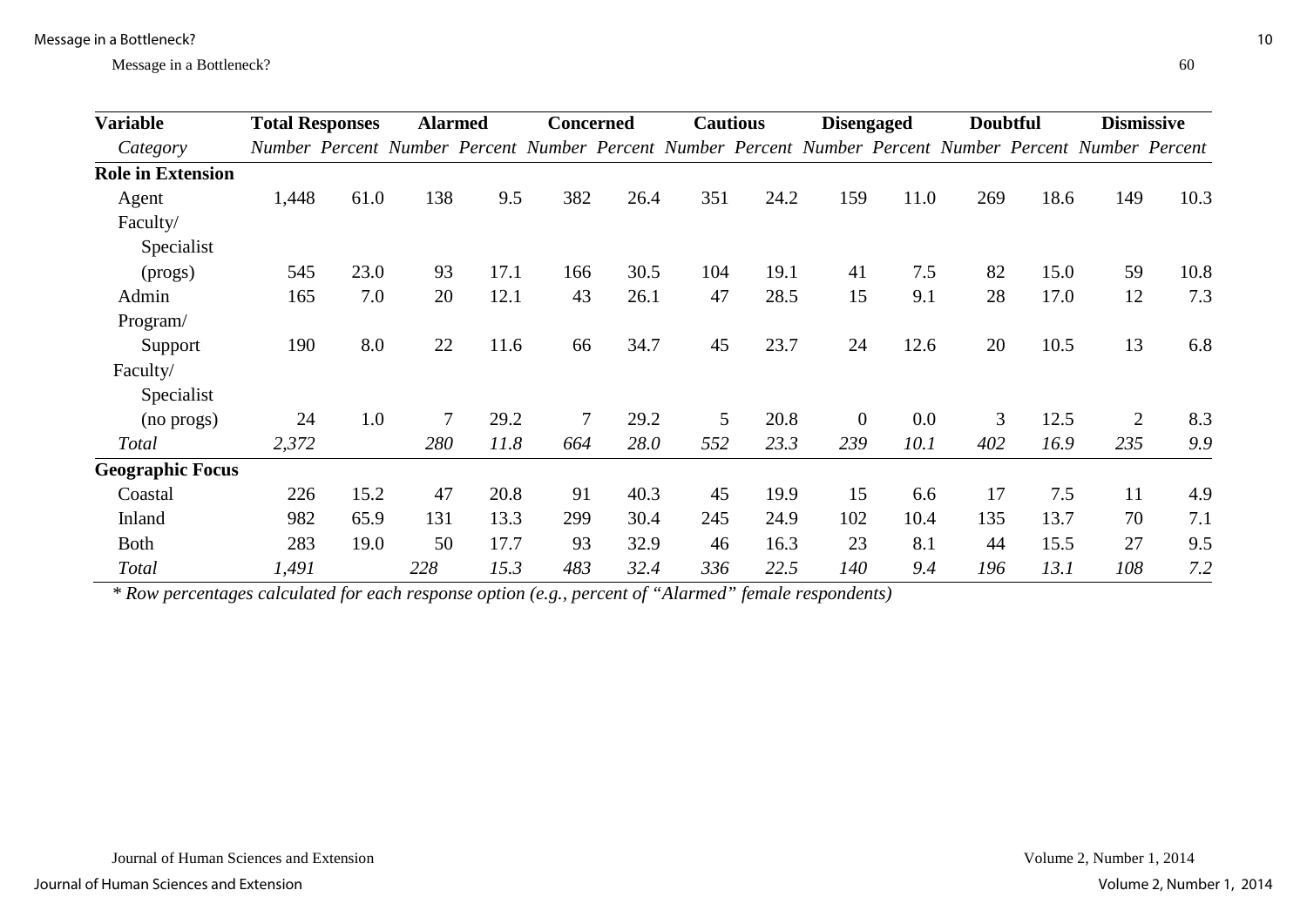

 *Figure 3. Six Americas Categories by Extension Program Areas*



- All Entire study population
- 1 Agriculture (Livestock programs)
- 2 Agriculture (Crops and business management)
- 3 Program support staff
- 4 Horticulture and pest management programs
- 5 4-H leadership and other programs
- 6 Marine, forestry, wildlife, and aquaculture programs
- 7 Community development and general family and community science programs
- 8 Family nutrition and health
- 9 Freshwater, environmental education, and natural resources programs

### **Discussion**

Farmers and forest landowners have the potential and the opportunity to take critical climate mitigation and adaptation actions, provided that these landowners receive climate-related information in a way that is both understandable and palatable. On most issues, Extension provides this service and brings science-based information to those who can effect change through their management practices. We hypothesized that Extension professionals, who are responsible for understanding and communicating science-based research findings to members of the public, would be at least as concerned as climate scientists about climate change issues. Yet our findings point to an Extension Service that is similar to the U.S. public in its climate change views, representing a broad distribution of Extension professionals along the Six Americas spectrum (Leiserowitz et al., 2012). This presents a challenge and potential bottleneck in climate change communication to farmers and forest landowners. In particular, more than half of the agricultural Extension professionals who responded were classified as Dismissive, Doubtful, or Disengaged.

The trends observed in this study are likely due in part to Extension's practice of hiring county agents who are similar to their audiences. This has created a system of field staff who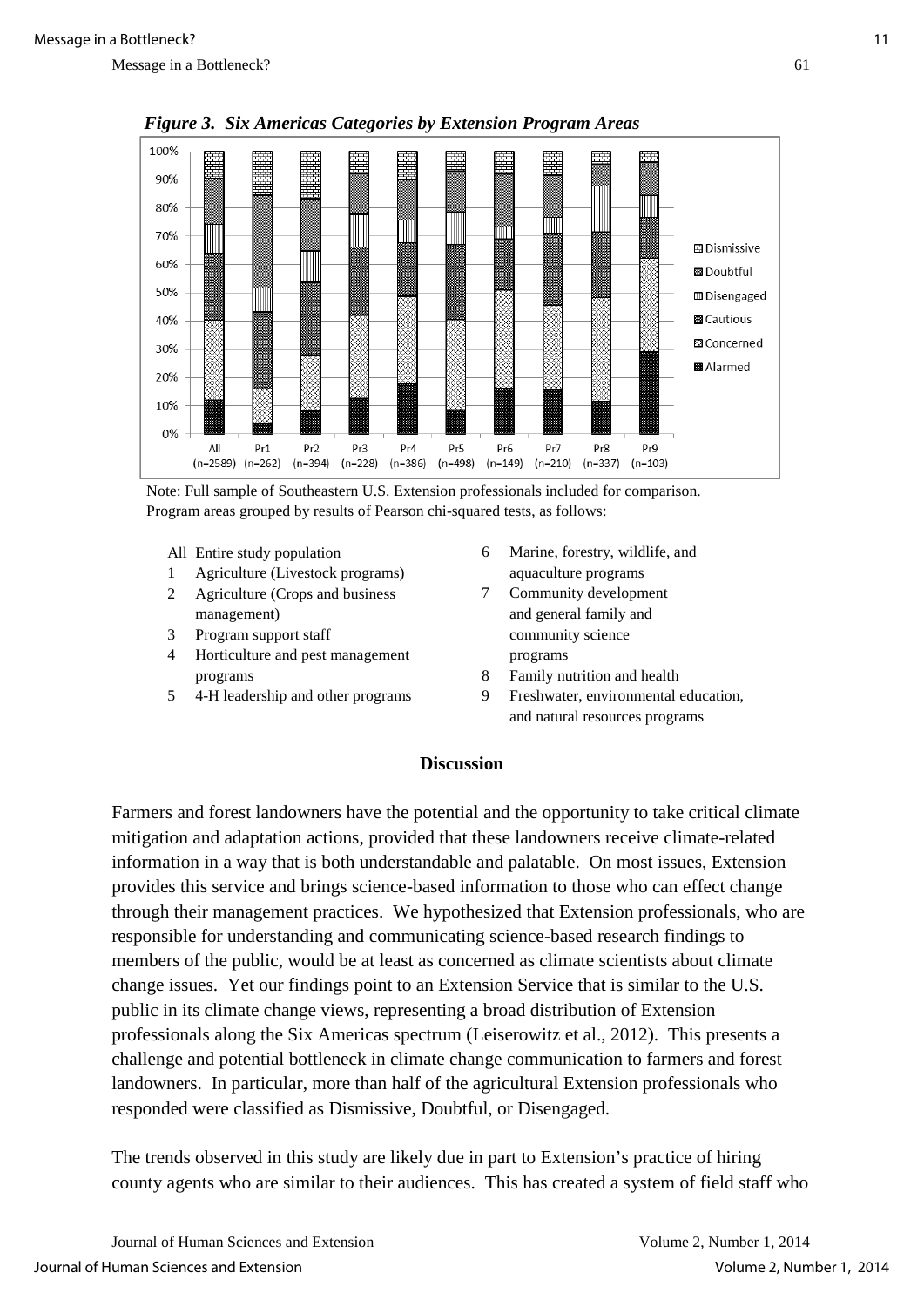may reflect the skepticism and political perspectives of the people they serve. This finding is consistent with studies of other populations on political orientation and climate change perceptions, with more conservative political views correlated with more dismissive perspectives (e.g., Davidson & Haan, 2012; Hamilton, 2011; McCright, 2011; Zia & Todd, 2010). Our results are also consistent with studies on the role of gender and climate change views, with men less convinced about climate problems than women (Davidson & Haan, 2012; McCright, 2010; McCright & Dunlap, 2011) and more likely to report conservative political leanings than women (Davidson & Haan, 2012).

These demographic factors also influence the differences we observed among respondents working in different Extension program areas. Agriculture agents, for example, were more Doubtful and Dismissive than all other agents; they are also more often male and conservative. Natural resource Extension respondents are less likely to be Doubtful and Dismissive, perhaps because these respondents are also less conservative politically and more likely to have Ph.D. degrees than respondents working specifically in agriculture.

Within the study region, we observed considerable variation in perceptions across the eight states. Florida emerged as the state with the most people categorized as Alarmed and Concerned, contrasting with Mississippi and Alabama, for example, on the opposite end of the spectrum. Our data support results from an earlier survey, which found that most Florida residents were convinced that global warming is happening now, and that climate change should be addressed by key leaders (Leiserowitz & Broad, 2008). Florida has an expansive, populated coastline near sea level (Titus & Richman, 2001), making it likely that more respondents are engaging with the issue of sea-level rise directly.

Two additional factors may play a role. First, the Florida Extension program has developed an active climate program; it hired the first climate specialist in the nation (Breuer, Fraisse, & Cabrera, 2010) and is home to the Southeast Climate Consortium (SECC), whose mission is "to use advances in climate sciences, including improved capabilities to forecast seasonal climate and long-term climate change, to provide scientifically sound information and decision support tools for agricultural ecosystems, forests and other terrestrial ecosystems, and coastal ecosystems of the Southeastern USA" (SECC, 2008, para. 1). Their practice of involving researchers with agents may be a useful strategy for other programs. Second, a higher proportion of university-based Extension specialists responded to the survey in Florida than elsewhere. These respondents possess Ph.D. degrees and are unencumbered by the local politics that county agents may face.

Extension works well when stakeholders seek answers to perplexing problems; it is challenged, however, when audiences, as well as agents, must first become convinced that there is a problem. Extension hiring practices, credited for Extension's success (Rogers, 1995), can also hinder its effectiveness when issues are not perceived to be of vital importance to stakeholder audiences or the Extension agents themselves. Agents may need training and support to communicate information that they do not personally believe. This may then contribute to a push-pull between scientists, Extension agents, and critical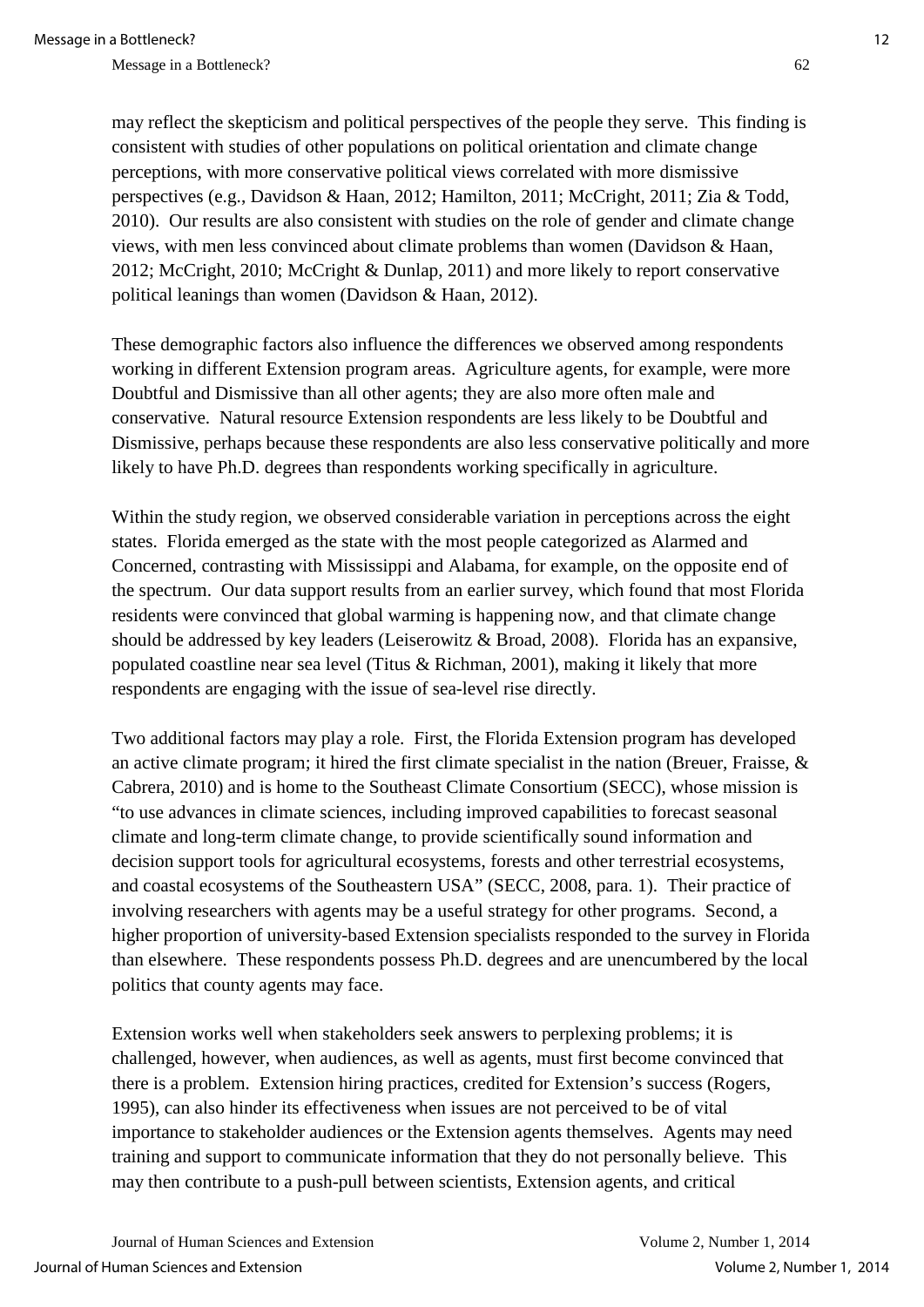stakeholders—such as farmers and landowners—and add to the difficulty of communicating climate-related issues. Just as doctors' recommendations significantly influence their patients' vaccination rates (Bovier, Chamot, Gallachi, & Loutan, 2001), landowners may be similarly unlikely to take important actions to mitigate or adapt to climate-related changes if trusted Extension agents do not support or encourage these activities.

Our data suggest that a voluntary regional training program for Extension professionals across the Southeastern U.S. in climate change programming will not generate enthusiasm across the full spectrum of states and program areas. Those already convinced that this is an important topic may be eager to use climate-related educational resources, but these Alarmed and Concerned respondents represent only 40% of the full Extension workforce and few of those associated with agriculture. Agriculture and horticulture professionals are not likely to be in this first wave of enthusiastic participants, yet their audiences will be among the most impacted by drought, pests, wildfire, and other potential outcomes of climate change. Therefore, it is important to consider how to best develop long-term strategies to understand, cultivate leadership, and provide support for the Cautious, Doubtful, Disengaged, and Dismissive Extension professionals in these program areas.

Numerous strategies hold potential for addressing these challenges. Extension leadership at the state level might express support for climate programming and actively reward the efforts Extension professionals make to learn about, adopt, and adapt climate programs. Partnerships with climatologists and other scientists who are already conducting climate education may help legitimize and support these efforts. An education process internal to the Cooperative Extension Service that changes the way climate issues are discussed should also be considered. In the short-term, such a process might ignore specific climate science explanations and focus instead on the impacts that even climate change doubters and deniers also care about—such as weather extremes, seasonal climactic trends, and energy efficiency (Center for Research on Environmental Decisions, 2009). Extension professional development programs can frame issues to make clear the immediate value to their program areas, which may also make information more meaningful (Nisbet, 2009; Pike et al., 2010). For example, speaking about weather forecasting and the potential impacts of more dramatic changes in precipitation may resonate with agricultural Extension agents. Launching phenology programs or working with growers who have observed recent changes may help people seek strategies to adapt, regardless of the cause.

Several Extension professionals made reference to the potential value of reframing climate-related issues. One respondent, who works on forestry, wood products, and wildlife issues in Florida remarked:

I believe climate is changing and I'm pretty certain human activities are a big catalyst to that but I don't believe we will address this issue within the context of "global warming" or even "climate change." We should be addressing these issues in terms of concrete elements we are already engaged in—energy, efficiency and economics. All of those point to cleaner and renewable sources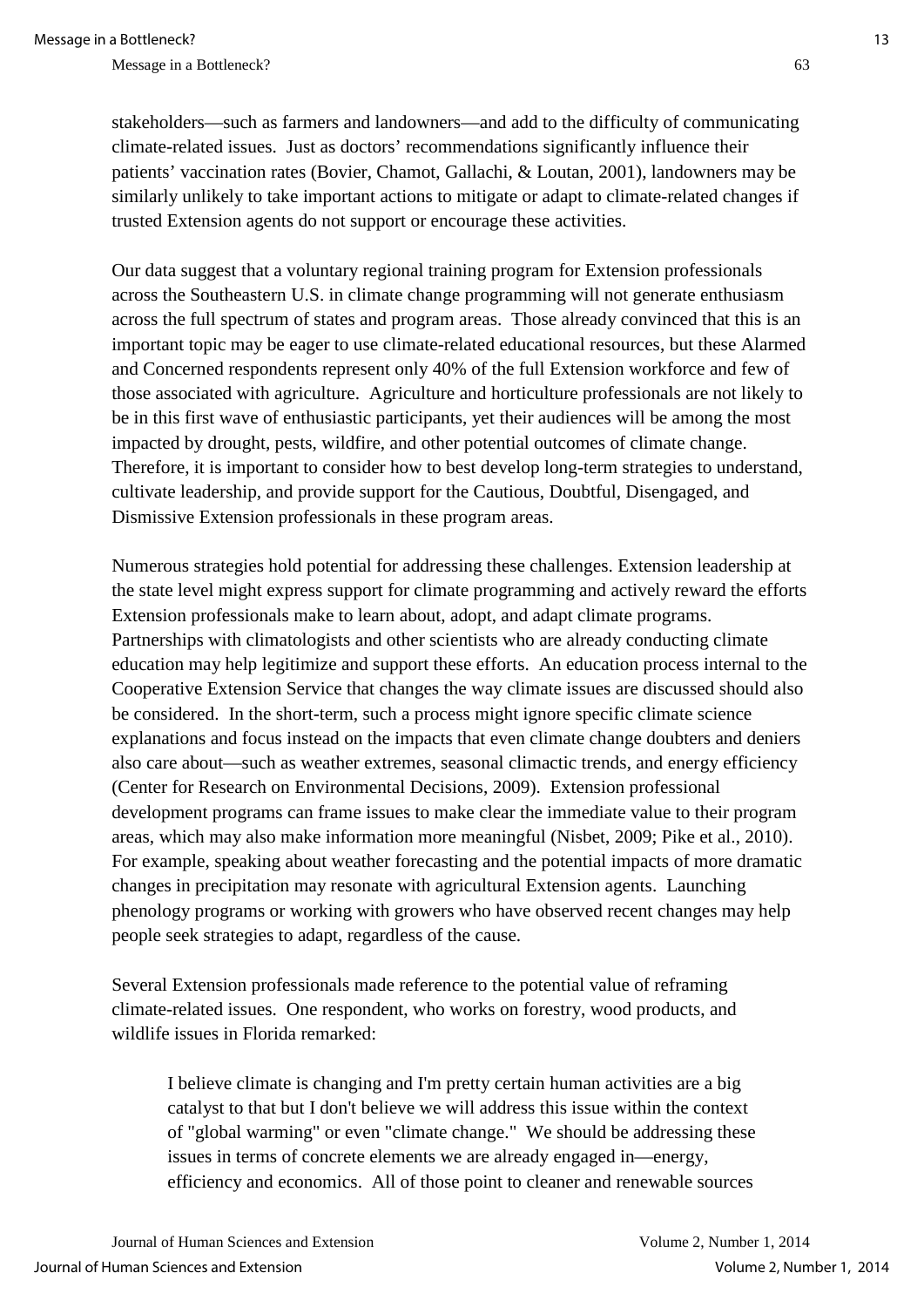of energy and reduced greenhouse gases are an important by-product of that. I believe we are trying too hard to paddle upstream tackling this issue directly with most audiences, especially rural/agrarian.

An Extension agent focused on livestock and commercial horticulture from Virginia agreed about the potential benefits of reframing climate-related issues:

Improving fuel efficiency in our farm operations makes good economic sense, no-till farming and building soil carbon makes good long-term productivity sense, incorporating timber management and timber establishment into our land use management makes good economic and environmental sense, helping consumers make smart choices for their health and nutrition can have direct and indirect impact on the environment. These are all solid tried-and-true topics where Extension has excelled and where there is still a huge need.

While reframing climate-related communications within Extension may yield positive results in the short term, it may also be important to develop longer-term Extension programming strategies to facilitate greater integration of research on climate change impacts to crops, economies, and communities. Fortunately, providing information to Extension professionals is not limited to a short sound bite, but can occur over several years through in-service training. Since Extension programs are developed to encourage specific behaviors, a useful first step might be to separate adaptation strategies from mitigation, because they can depend on different assumptions and perceptions. Farmers and forest landowners may be willing to adapt to expected drought by altering the time of planting or the seed source without understanding why (Krantz, Monroe, & Bartels, 2012), and Doubtful agriculture agents may be the perfect people to deliver this message. In contrast, agents and landowners who are concerned about climate may feel a stewardship responsibility to sequester carbon or alter their management strategies to mitigate the effects of increased atmospheric carbon. These two groups will be interested in different types of climate programs and messages.

A comprehensive strategy is required to address climate change issues across an Extension program. This should involve Extension agents and Extension state specialists working sideby-side with research faculty members (e.g., climatologists, research agronomists, ecologists) in climate education training or workshops for farmers and landowners. Research faculty can provide in-depth information to farmers, if requested, during workshops. Agents also need skills in communicating information to respond helpfully to questions from audience members who fall in any of the Six Americas categories. Programs can gain momentum with people who are already seeking information about climate change and expand to include more skeptical agents. Finally, it is important that administrative leadership support faculty and agents who enter these challenging waters. It will invariably take strategic thinking for Extension to maximize its impacts on climate adaptation and mitigation in the long term. This strategic vision is critical if Extension is to serve its role as a liaison between cuttingedge climate research and the implementation of adaptation and mitigation strategies. The people affected by Extension's programs, particularly farmers and forest landowners, have an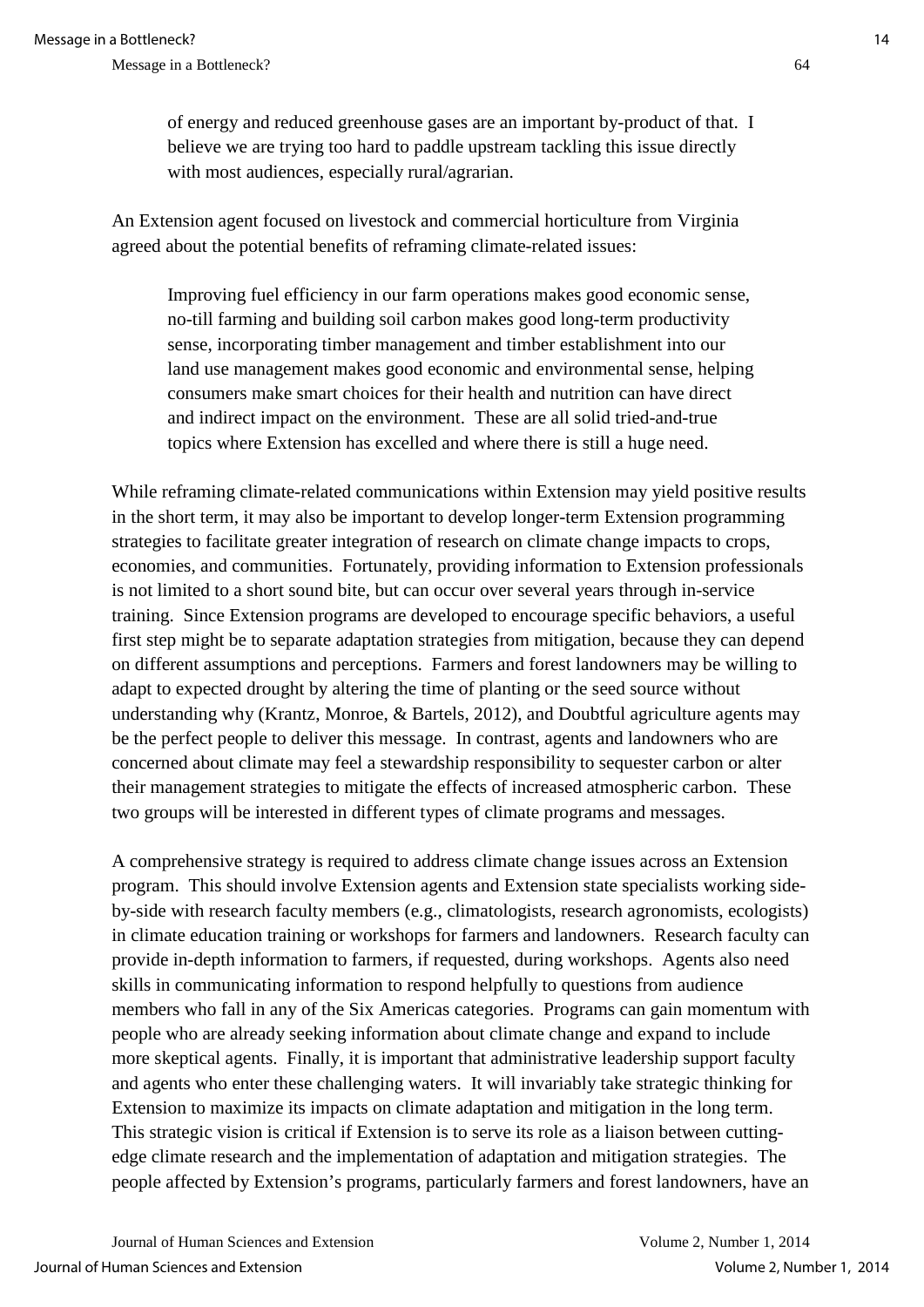opportunity to affect the climate. If the Extension system is ineffective in reaching its own members and in turn fails to reach the audiences it serves, this could lead to less carbon sequestration, leaving all citizens more vulnerable to the effects of climate change. Addressing potential bottlenecks in this communication flow is important not only for Extension audiences who are the immediate consumers of climate adaptation and mitigation information, but for all citizens affected by the decisions made by Extension audiences that have the potential to impact our shared future.

#### **Conclusion**

This study applied the Six Americas scale to assess the climate-related perceptions of Extension professionals in the Southeastern United States. Extension is an extremely important change agency with the potential to contribute to the dissemination of climate adaptation and mitigation strategies among key audiences. Results revealed that within this region, the distribution of Extension professionals across the Six Americas resembles that of the U.S. public. Several demographic variables, including gender, education, and political leaning, correlate with how Extension professionals perceive climate change. Professional characteristics of respondents are also correlated to these perceptions, with agricultural agents more likely to fall into the Doubtful and Dismissive categories than agents in all other program areas, and state specialists more likely to be Alarmed and Concerned about climate issues than Extension agents in the field.

Extension professionals are essential partners in addressing climate change mitigation and adaptation in all of our communities, especially rural areas where Extension agents are well respected by their clientele. The results of this study should help states in the Southeastern U.S. create effective programs and establish priorities for training; however, further exploration of the perceived barriers, misconceptions, and opinions within Extension, particularly among those less likely to agree with climatologists, is important future research. Similar studies in different regions of the U.S. could provide valuable insights about how climate-related issues can be customized and communicated at a regional scale.

Research might also provide valuable insights about how message framing impacts the effectiveness of climate programming and generate data about the best ways to introduce climate messages, so that Extension professionals across the Six Americas categories become more skilled in communicating this important topic. Framing issues to avoid the term "climate change" while referencing its observable impacts could be an immediate part of a long-term approach to changing perceptions within Extension. Our results suggest that a comprehensive climate communication strategy must not only engage climate change believers; it should also involve strategies that engage those who are skeptical about climate change to reach all audiences who can benefit from this information.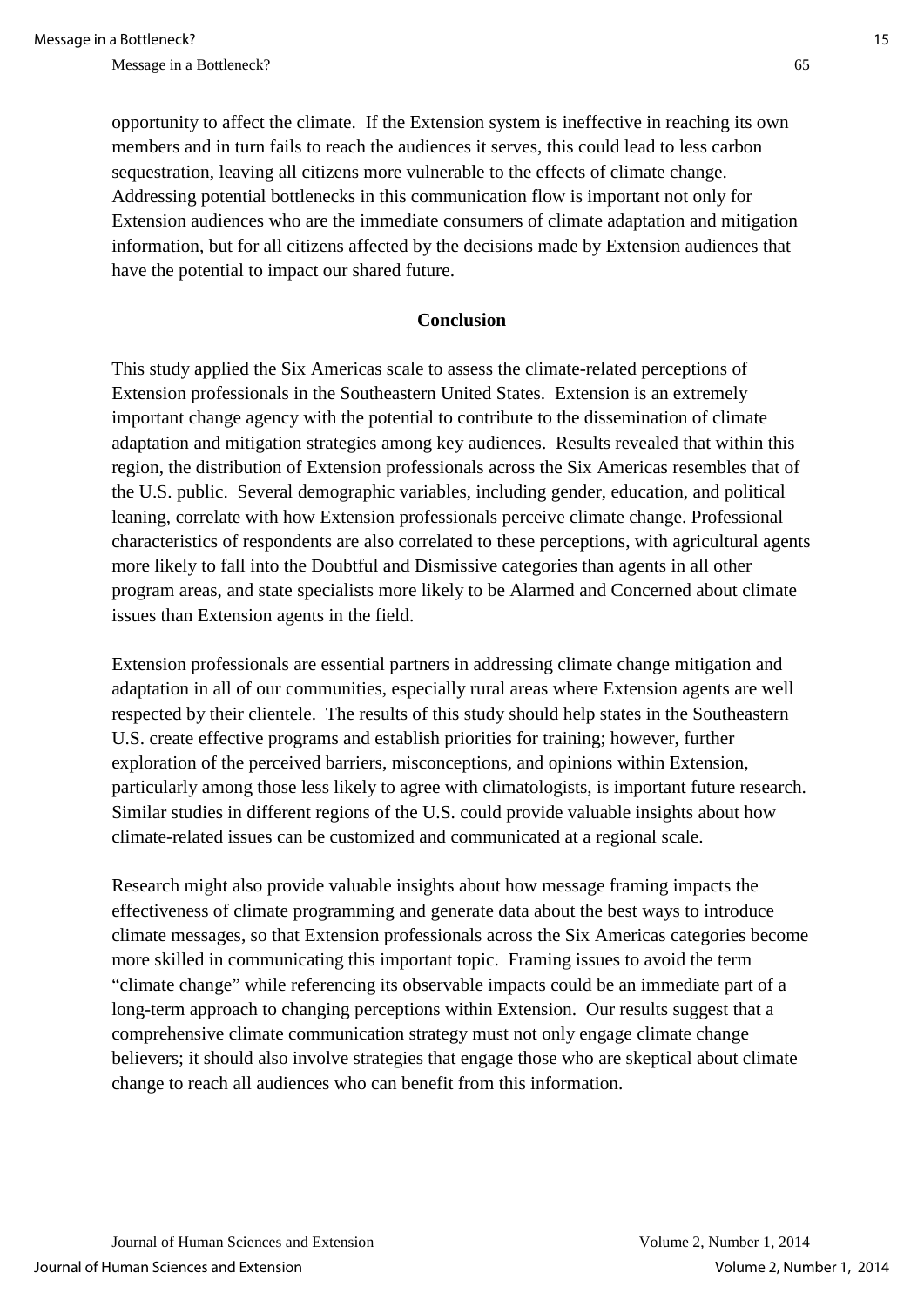## **References**

- Adams, D. M., Alig, R. J., McCarl, B. A., Callaway, J. M., & Winnett, S. M. (1999). Minimum cost strategies for sequestering carbon in forests. *Land Economics, 75*(3), 360–374. doi:10.2307/3147183
- Adams, R. M., Adams, D. M., Callaway, J. M., Chang, C.-C., & McCarl, B. A. (1993). Sequestering carbon on agricultural land: Social cost and impacts on timber markets. *Contemporary Policy Issues, 11*(1), 76–87. doi:10.1111/j.1465-7287.1993.tb00372.x
- Agresti A., & Finlay, B. (1997). *Statistical methods for the social sciences* (4<sup>th</sup> edition). Upper Saddle River, NJ: Prentice Hall.
- Ajzen, I. (1991). The theory of planned behavior. *Organizational Behavior and Human Decision Processes, 50*(2)*,* 179–211. doi:10.1016/0749-5978(91)90020-T
- Ajzen, I. (2005). *Attitudes, personality and behavior*. Berkshire, England: Open University Press.
- Ajzen, I., & Fishbein, M. (1980). *Understanding attitudes and predicting social behavior.* Englewood Cliffs, NJ: Prentice-Hall.
- Akerlof, K., & Maibach, E. W. (2011). A rose by any other name . . . ?: What members of the general public prefer to call "climate change." *Climatic Change, 106,* 699–710. doi:10.1007/s10584-011-0070-4
- Borick, C. P., & Rabe, B. G. (2010). A reason to believe: Examining the factors that determine individual views on global warming. *Social Science Quarterly, 91*(3), 777– 800. doi:10.1111/j.1540-6237.2010.00719.x
- Bovier, P. A., Chamot, E., Gallachi, M. B., & Loutan, L. (2001). Importance of patients' perceptions and general practitioners' recommendations in understanding missed opportunities for immunisations in Swiss adults. *Vaccine, 19,* 4760–4767. doi:10.1016/S0264-410X(01)00223-7
- Boykoff, M. T., & Boykoff, J. M. (2004). Bias as balance: Global warming and the U.S. Prestige Press. *Global Environmental Change, 14,* 125–136. doi:10.1016/j.gloenvcha.2003.10.001
- Breuer, N. E., Fraisse, C. W., & Cabrera, V. E. (2010). The Cooperative Extension Service as a boundary organization for diffusion of climate forecasts: A 5-year study. *Journal of Extension, 48*(4), 4RIB7. Retrieved from http://www.joe.org/joe/2010august/rb7.php
- Brody, S. D., Zahran, S., Vedlitz, A., & Grover, H. (2008). Examining the relationship between physical vulnerability and public perceptions of global climate change in the United States. *Environmental Behavior, 40,* 72–95. doi:10.1177/0013916506298800
- Bruelle, R. J., Carmichael, K., & Jenkins, J. C. (2012). Shifting public opinion on climate change: An empirical assessment of factors influencing concern over climate change in the U.S., 2002–2010. *Climatic Change, 114*(2), 169–188. doi:10.1007/s10584-012- 0403-y
- Center for Research on Environmental Decisions. (2009). *The psychology of climate change communication: A guide for scientists, journalists, educators, political aides, and the interested public.* Retrieved from http://guide.cred.columbia.edu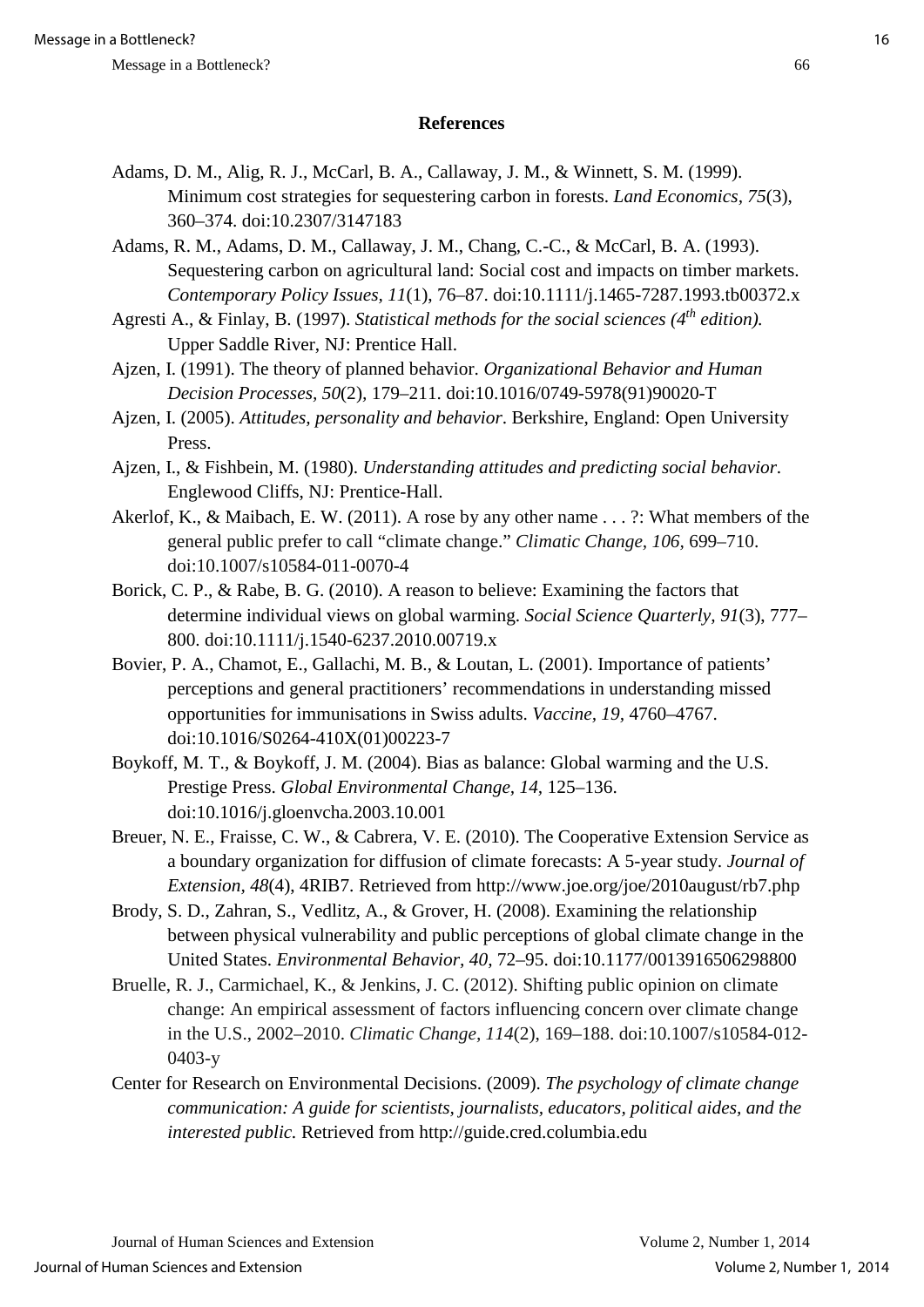- Davidson, D. J., & Haan, M. (2012). Gender, political ideology, and climate change beliefs in an extractive industry community. *Population and Environment, 34*(2), 217–234. doi:10.1007/s11111-011-0156-y
- Dickinson, B. J., Stevens, T. H., Lindsay, M. M., & Kittredge, D. B. (2012). Estimated participation in U.S. carbon sequestration programs: A study of NIPF landowners in Massachusetts. *Journal of Forest Economics, 18,* 36–46. doi:10.1016/j.jfe.2011.06.002
- Dillman, D. A., Smyth, J. D., & Christian, L. M. (2009). *Internet, mail, and mixed-mode surveys: The tailored design method.* Hoboken, NJ: John Wiley and Sons.
- Hamilton, L. C. (2011). Education, politics and opinions about climate change evidence for interaction effects. *Climatic Change, 104,* 231–242. doi:10.1007/s10584-010-9957-8
- Hansen, J., Sato, M., & Ruedy, R. (2012). *Perceptions of climate change: The new climate dice.* Retrieved from http://www.columbia.edu/~jeh1/mailings/2012/20120105 \_PerceptionsAndDice.pdf
- Howden, S. M., Soussana, J., Tubiello, F. N., Chhetri, N., Dunlop, M., & Meinke, H. (2007). Adapting agriculture to climate change. *Proceedings of the National Academy of Sciences, 104*(50), 19691–19696. doi:10.1073/pnas.0701890104
- Intergovernmental Panel on Climate Change. (2007). *Climate change 2007: Synthesis report.*  Retrieved from http://www.ipcc.ch/publications\_and\_data/ar4/syr/en/main.html
- Kellstedt, P. M., Zahran, S., & Vedlitz, A. (2008). Personal efficacy, the information environment, and attitudes toward global warming and climate. *Risk Analysis, 28*(1), 113–126. doi:10.1111/j.1539-6924.2008.01010.x
- Krantz, S., Monroe, M. C., & Bartels, W.-L. (2012). *Climate change perceptions of Florida forest landowners.* Poster presented at the ANREP Biannual Conference, Hendersonville, NC. Retrieved from http://www.pinemap.org/intranet/pinemapmeetings/annual-meetings/2012-annual-meeting-1/posters/Poster\_Krantz.pdf /?searchterm=Climate%20change%20perceptions%20of%20Florida%20forest%20lan downers
- Lee, H.-C., McCarl, B. A., Gillig, D., & Murray, B. (2006). U.S. agriculture and forestry greenhouse mitigation over time. In F. Brouwer & B. A. McCarl (Eds.), *Rural lands, agriculture and climate beyond 2015: Usage and management responses.* Dordrecht, The Netherlands: Kluwer Academic Publishers.
- Leiserowitz, A. (2006). Climate change risk perception and policy preferences: The role of affect, imagery, and values. *Climatic Change, 77,* 45–72. doi:10.1007/s10584-006- 9059-9
- Leiserowitz, A., & Broad, K. (2008). *Florida: Public opinion on climate change.* Retrieved from http://environment.yale.edu/climate-communication/files/Florida\_Global \_Warming\_Opinion.pdf
- Leiserowitz, A., Maibach, E., Roser-Renouf, C., & Smith, N. (2010). *Global warming's Six Americas, June 2010.* New Haven, CT: Yale Project on Climate Change Communication. Retrieved from http://environment.yale.edu/climate/files /SixAmericasJune2010.pdf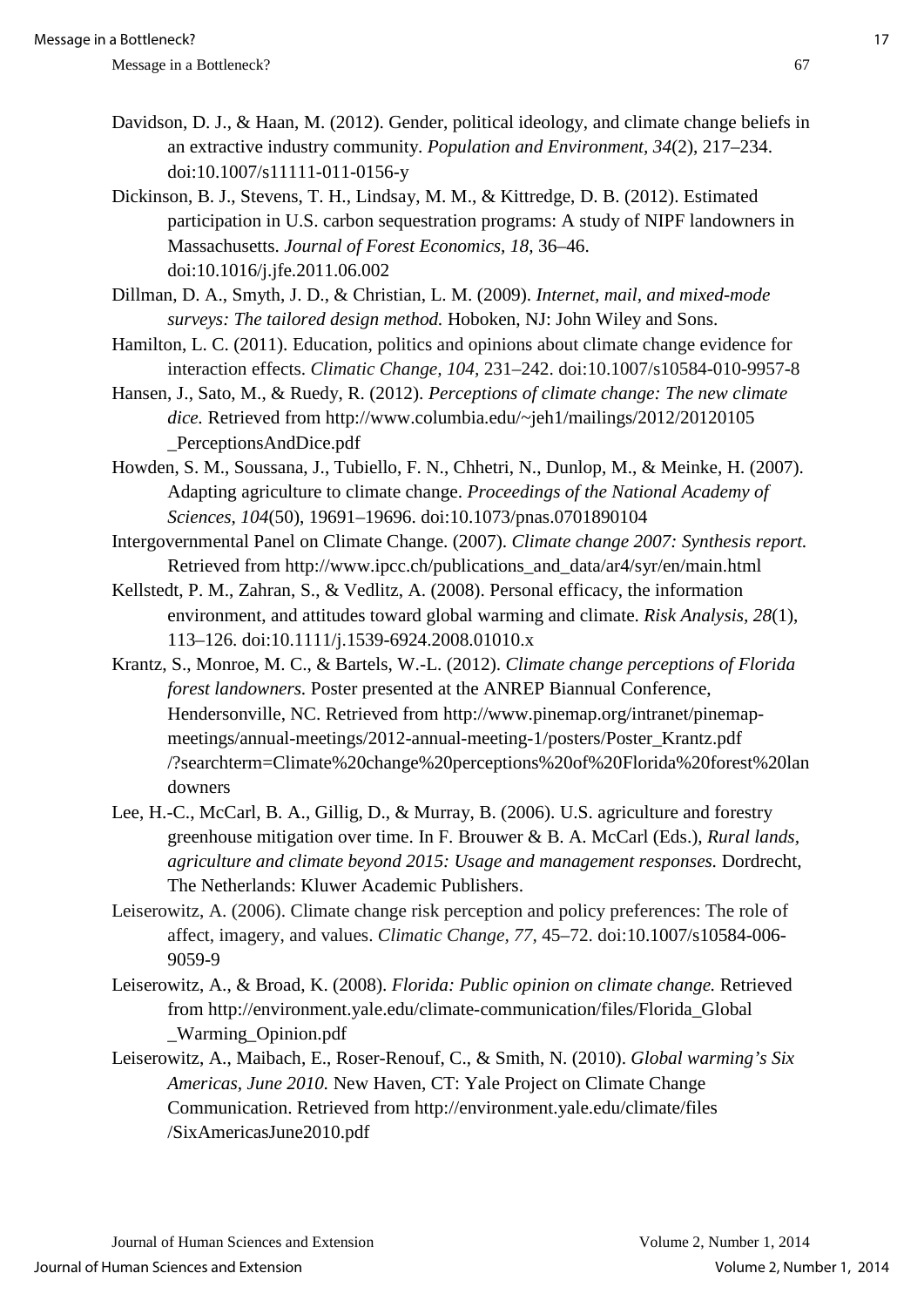- Leiserowitz, A., Maibach, E., Roser-Renouf, C., Smith, N., & Hmielowski, J. D. (2011). *Climate change in the American mind: Americans' global warming beliefs and attitudes in November 2011.* Retrieved from http://environment.yale.edu/climate /files/ClimateBeliefsNovember2011.pdf
- Leiserowitz, A., Maibach, E., Roser-Renouf, C., & Hmielowski, J. (2012). *Global warming's Six Americas, March 2012 & Nov. 2011.* Retrieved from http://environment.yale.edu /climate/files/Six-Americas-March-2012.pdf
- Maibach, E. W., Leiserowitz, A., Roser-Renouf, C., & Mertz, C. K. (2011). Identifying likeminded audiences for global warming public engagement campaigns: An audience segmentation analysis and tool development. *PLoS ONE, 4*(3), e17571. doi:10.1371/journal.pone.0017571
- Maibach, E. W., Leiserowitz, A., Roser-Renouf, C., Mertz, C. K., & Akerlof, K. (2011). *Six Americas screening tools: Survey instruments; instructions for coding and data treatment; and statistical program scripts.* New Haven, CT: Yale Project on Climate Change. Retrieved from http://www.climatechangecommunication.org/images/files /Six\_Americas\_Screening\_Tool\_Manual\_July2011.pdf
- Maibach, E., Roser-Renouf, C., & Leiserowitz, A. (2009). *Global warming's Six Americas 2009: An audience segmentation analysis.* New Haven, CT: Yale Project on Climate Change. Retrieved from http://www.americanprogress.org/wp-content/uploads /issues/2009/05/pdf/6americas.pdf
- Markowski-Lindsay, M., Stevens, T., Kittredge, D. B., Butler, B. J., Catanzaro, P., & Dickinson, B. J. (2011). Barriers to Massachusetts forest landowner participation in carbon markets. *Ecological Economics, 71,* 180–190. doi:10.1016/j.ecolecon.2011.08.027
- Martin, T. A. (2010). *PINEMAP project proposal (with 56 primary investigators).* Gainesville, FL: School of Forest Resources & Conservation, University of Florida.
- McCright, A. M. (2010). The effects of gender on climate change knowledge and concern in the American public. *Population and Environment, 32*, 66–87. doi:10.1007/s11111- 010-0113-1
- McCright, A. M. (2011). Political orientation moderates Americans' beliefs and concern about climate change. *Climatic Change, 104,* 243–253. doi:10.1007/s10584-010- 9946-y
- McCright, A. M., & Dunlap, R. E. (2011). Cool dudes: The denial of climate change among conservative white males in the United States. *Global Environmental Change, 21,* 1163–1172. doi:10.1016/j.gloenvcha.2011.06.003
- McDonald, S. (2009). Changing climate, changing minds: Applying the literature on media effects, public opinion, and the issue-attention cycle to increase public understanding of climate change. *International Journal of Sustainability Communication, 4,* 45–63. Retrieved from http://195.37.26.249/ijsc/docs/artikel/04/03\_McDonald.pdf
- Monroe, M. C., & Adams, D. C. (2012). Increasing response rates to web-based surveys. *Journal of Extension, 50*(6), 6TOT7. Retrieved from http://www.joe.org/joe/2012 december/tt7.php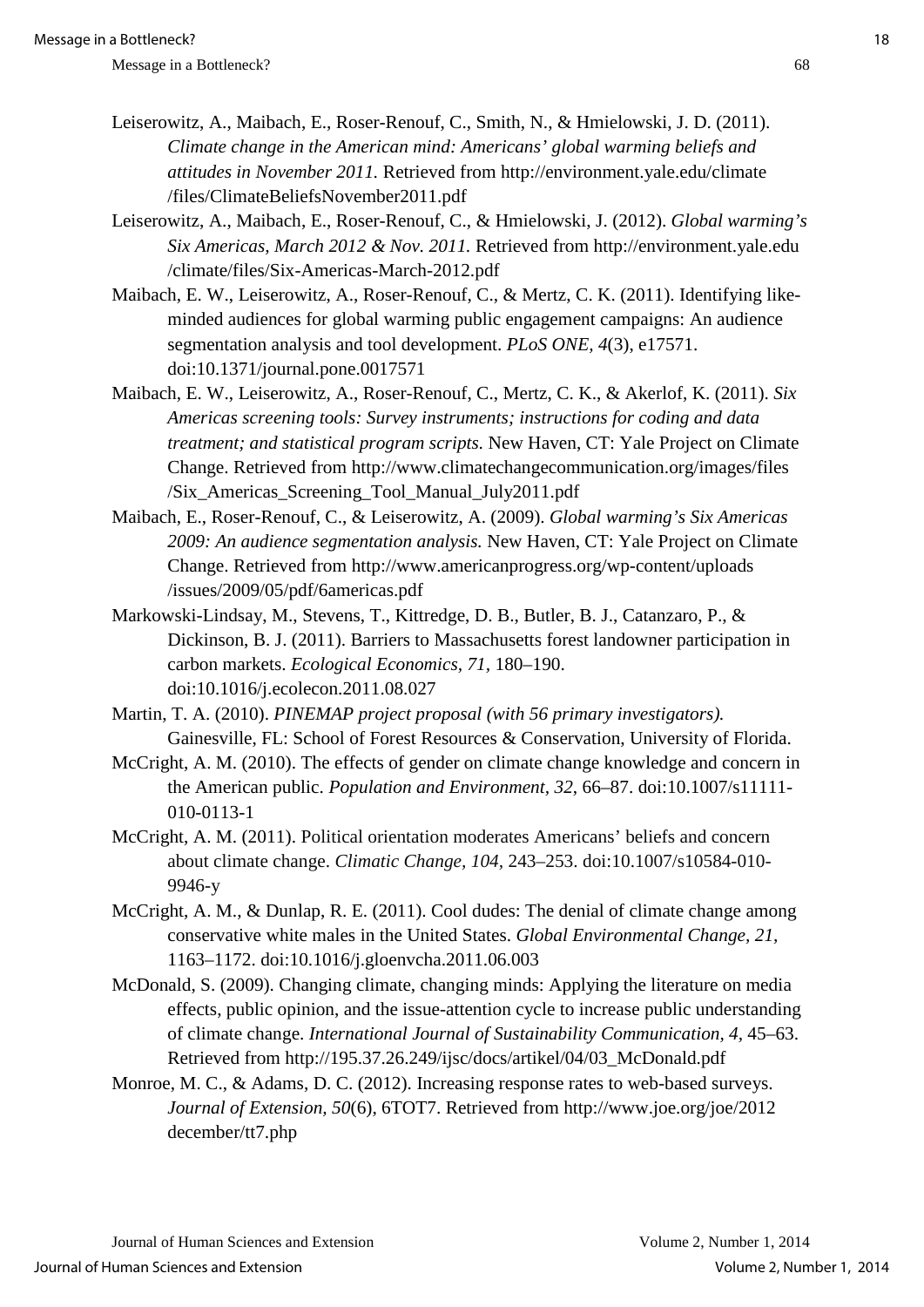- Monroe, M. C., & Hochmuth, G. (2007). *Scholarship in Extension program development: The role of the state specialist.* Florida Cooperative Extension Service, Fact Sheet FOR 123. Retrieved from http://edis.ifas.ufl.edu/FR179
- Moser, S. C. (2010). Communicating climate change: History, challenges, process and future directions. *WIREs Climate Change.* doi:10.1002/wcc.11
- Moser, S. C., & Dilling, L. (2007). *Creating a climate for change: Communicating climate change and facilitating social change.* Cambridge, UK: Cambridge University Press.
- Murray, B. C. (2004). Overview of agricultural and forestry GHG offsets on the US landscape. *Choices, 19*(3), 13–18. Retrieved from http://www.choicesmagazine.org /2004-3/climate/2004-3-08.pdf
- Nisbet, M. C. (2009). Communicating climate change: Why frames matter for public engagement. *Environment, 51*(2), 12–23. doi:10.3200/ENVT.51.2.12-23
- Nunery, J. S., & Keeton, W. S. (2010). Forest carbon storage in the northeastern United States: Net effects of harvesting frequency, post-harvest retention, and wood products. *Forest Ecology and Management, 259,* 1363–1375. doi:10.1016/j.foreco.2009.12.029
- O'Connor R. E., Bord, R. J., Yarnal, B., & Wiefek, N. (2002). Who wants to reduce greenhouse gas emissions? *Social Science Quarterly, 83*(1), 1–17. doi:10.1111/1540- 6237.00067
- Pike, C., Doppelt, B., & Herr, M. (2010). *Climate communications and behavior change: A guide for practitioners.* Retrieved from http://www.theresourceinnovationgroup.org /storage/Climate%20Communications%20and%20Behavior%20Change.pdf
- Pine Integrated Network: Education, Mitigation, and Adaptation Project. (2012). Mapping the future of southern pine management in a changing world: Year 1 annual report. Retrieved from http://www.pinemap.org/reports/annual-reports/Year1Annual Report.pdf
- Richards, K. R., Sampson, R. N., & Brown, S. (2006). *Agricultural and forestlands: U.S. carbon policy strategies.* Retrieved from http://www.c2es.org/docUploads /Agricultural%20and%20Forestlands-U.S.%20Carbon%20Policy%20Strategies.pdf
- Rogers, E. M. (1995). *Diffusions of innovations* (4th ed.). New York, NY: The Free Press.
- Southeast Climate Consortium. (2008). *Our mission.* Retrieved from http://www.seclimate .org/mission.php
- Smith, G. R. (2010). Politicians and the news media: How elite attacks influence perceptions of media bias. *International Journal of Press/Politics, 15,* 319–343. doi:10.1177/1940161210367430
- Titus, J. G., & Richman, C. (2001). Maps of lands vulnerable to sea level rise: Modeled elevations along the US Atlantic and Gulf coasts. *Climate Research, 18,* 205–228. doi:10.3354/cr018205
- U.S. Department of Agriculture. (2012). *History of Extension.* Retrieved from http://www.csrees.usda.gov/qlinks/extension.html#yesterday
- van Kooten, G. C., Eagle, A. J., Manley, J., & Smolak, T. (2004). How costly are carbon offsets? A meta-analysis of carbon forest sinks. *Environmental Science and Policy, 7,* 239–251. doi:10.1016/j.envsci.2004.05.006